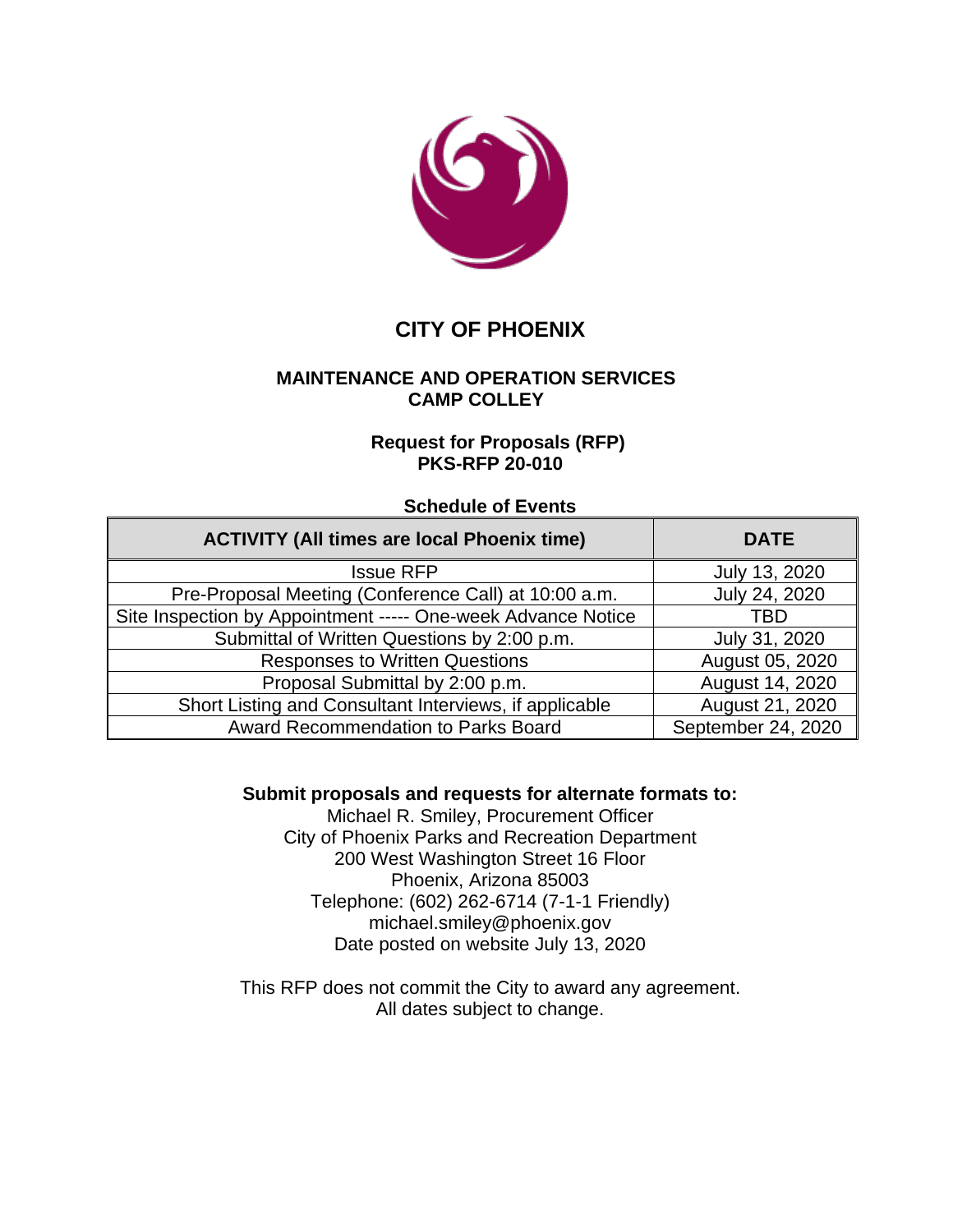

<span id="page-1-0"></span>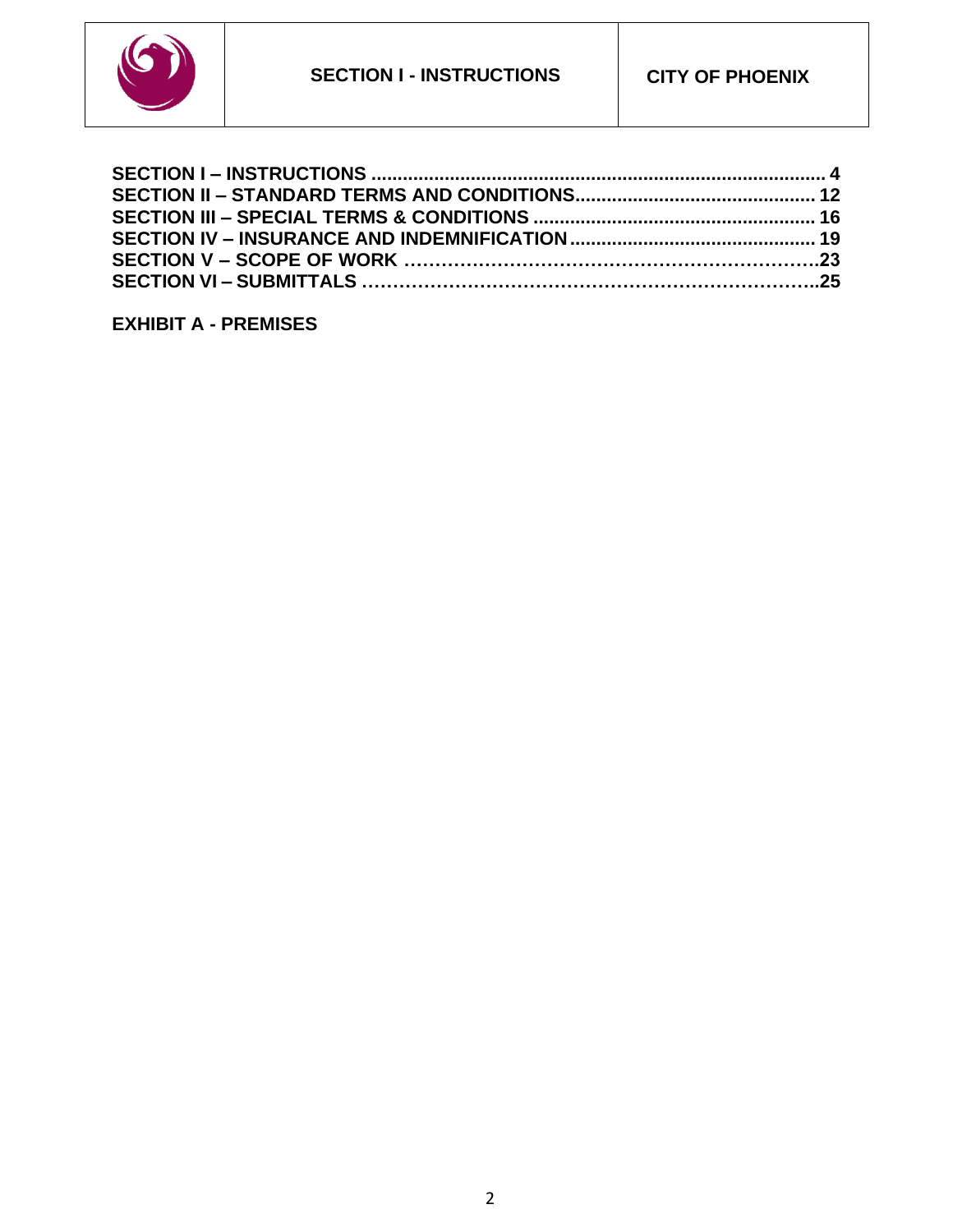

**Please read before continuing to the offer document. This list may not include every requirement; the purpose is to assist vendors, but vendors are expected to read and comply with the entire solicitation**.

## **SOLICITATION RESPONSE CHECK LIST**

Check off each of the following as the necessary action is completed.

- □ All forms have been completed and signed, including Solicitation Disclosure form.
- □ All Submittals are included.
- Reviewed and verified prices offered.
- □ Checked price extensions and totals.
- $\Box$  Included any required drawings or descriptive literature.
- $\Box$  If required, checked and included the amount of the offer surety.
- $\Box$  Reviewed the insurance requirements, if any, to assure compliance.
- $\Box$  Included the specified number of copies of the offer as indicated in Submittal section.
- $\Box$  Included signed addenda, if any.
- $\Box$  Addressed the mailing envelope to the Procurement Officer on the solicitation front page, at the address listed.
- $\Box$  The mailing envelope clearly shows your company name and address, the solicitation number, solicitation title and the offer opening date.
- □ Mailed the response in time City must receive offers no later than the date and time indicated in the Schedule of Events or addenda.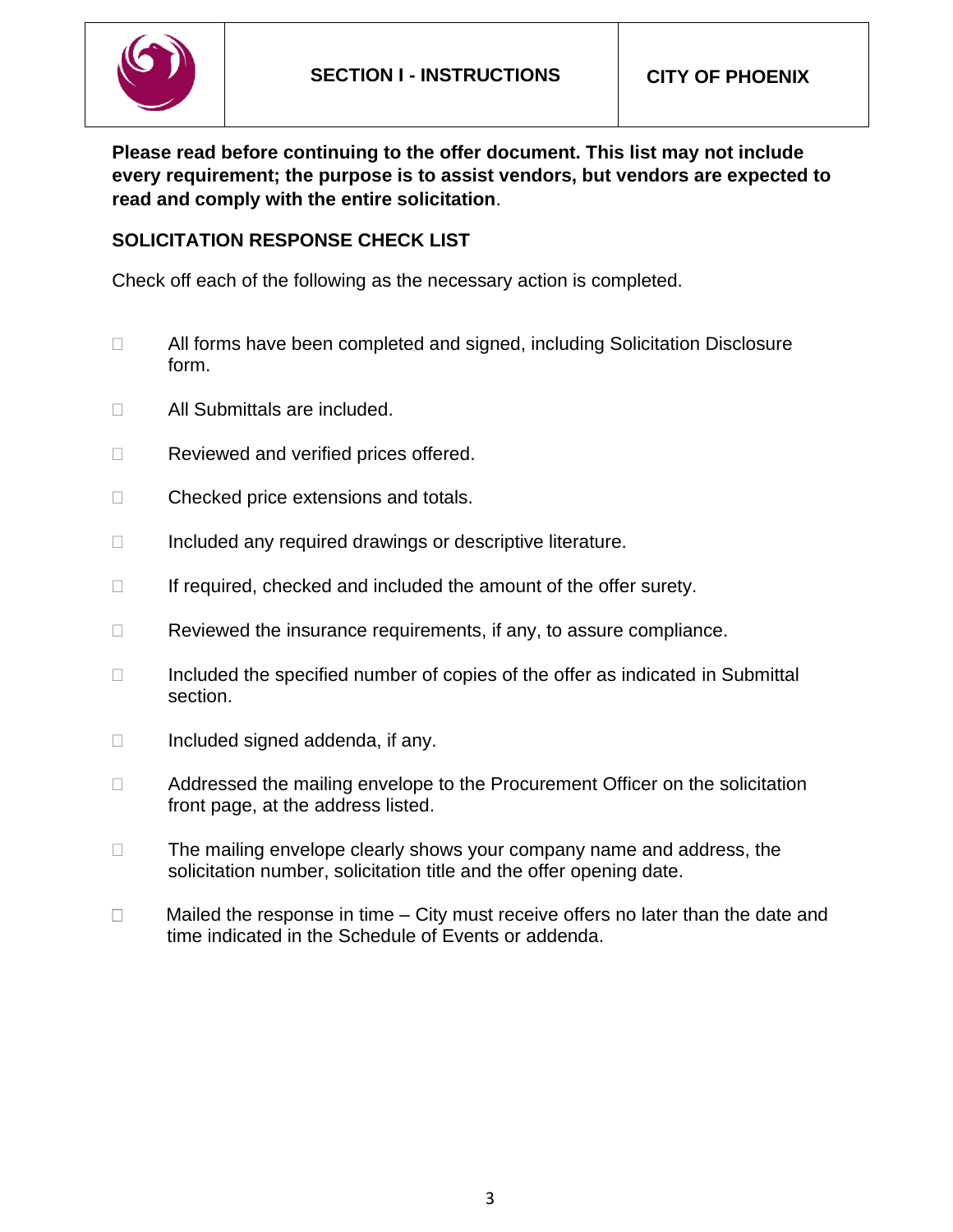

## **SECTION I – INSTRUCTIONS**

## **1. DESCRIPTION**

**1.1.** The City of Phoenix, Parks and Recreation Department is seeking a private or non-profit organization to enter into an Operating Agreement to operate and maintain a City-owned building at [7379 Forest Service Road 9032H, Happy Jack AZ](https://goo.gl/maps/vYvNUYyxUwE2)  [86024.](https://goo.gl/maps/vYvNUYyxUwE2) The Operator will provide programming that will be of benefit to the community. The programming desired may include, but not be limited to recreation, fitness and education that stress the appreciation of nature, culture, environment and conservation. The term of this agreement will be for five (5) years.

**1.2.** Commencing on or about April 1, 2021, in accordance with the specifications and provisions contained herein or the "Effective Date", which is upon award by the City of Phoenix Parks and Recreation Board, conditioned upon signature and recording by the City Clerk's department, as required by the Phoenix City Code, whichever is later.

**1.3.** This solicitation is available through Arizona Relay Service 7-1-1. Please call TTY 800-367-8939 for assistance.

**1.4.** Notwithstanding the foregoing, the Contract will terminate upon the earliest occurrence: by reaching the end of the term including any extensions exercised, or termination pursuant to the provisions of the Contract.

### **2. CITY'S VENDOR SELF-REGISTRATION AND NOTIFICATION:**

Vendors must be registered in the City's procurePHX Self-Registration System at <https://www.phoenix.gov/financesite/Pages/EProc-help.aspx>to respond to solicitations and access procurement information. The City may, at its sole discretion, reject any offer from an Offeror who has not registered.

### **3. PREPARATION OF OFFER:**

**3.1** All forms provided in Submittal Section must be completed and submitted with the offer. The signed and completed Solicitation Disclosure form must be included or your offer may be deemed non-responsive.

**3.2** It is permissible to copy Submittal forms if necessary. Erasures, interlineations, or other modifications of the offer must be initialed in original ink by the authorized person signing the offer. No offer will be altered, amended or withdrawn after the specified offer due date and time. The City is not responsible for Offeror's errors or omissions.

**3.3** All time periods stated as a number of days will be calendar days.

**3.4** It is the responsibility of all Offerors to examine the entire solicitation and seek clarification of any requirement that may not be clear and to check all responses for accuracy before submitting an offer. Negligence in preparing an offer confers no right of withdrawal after due date and time. Offerors are strongly encouraged to: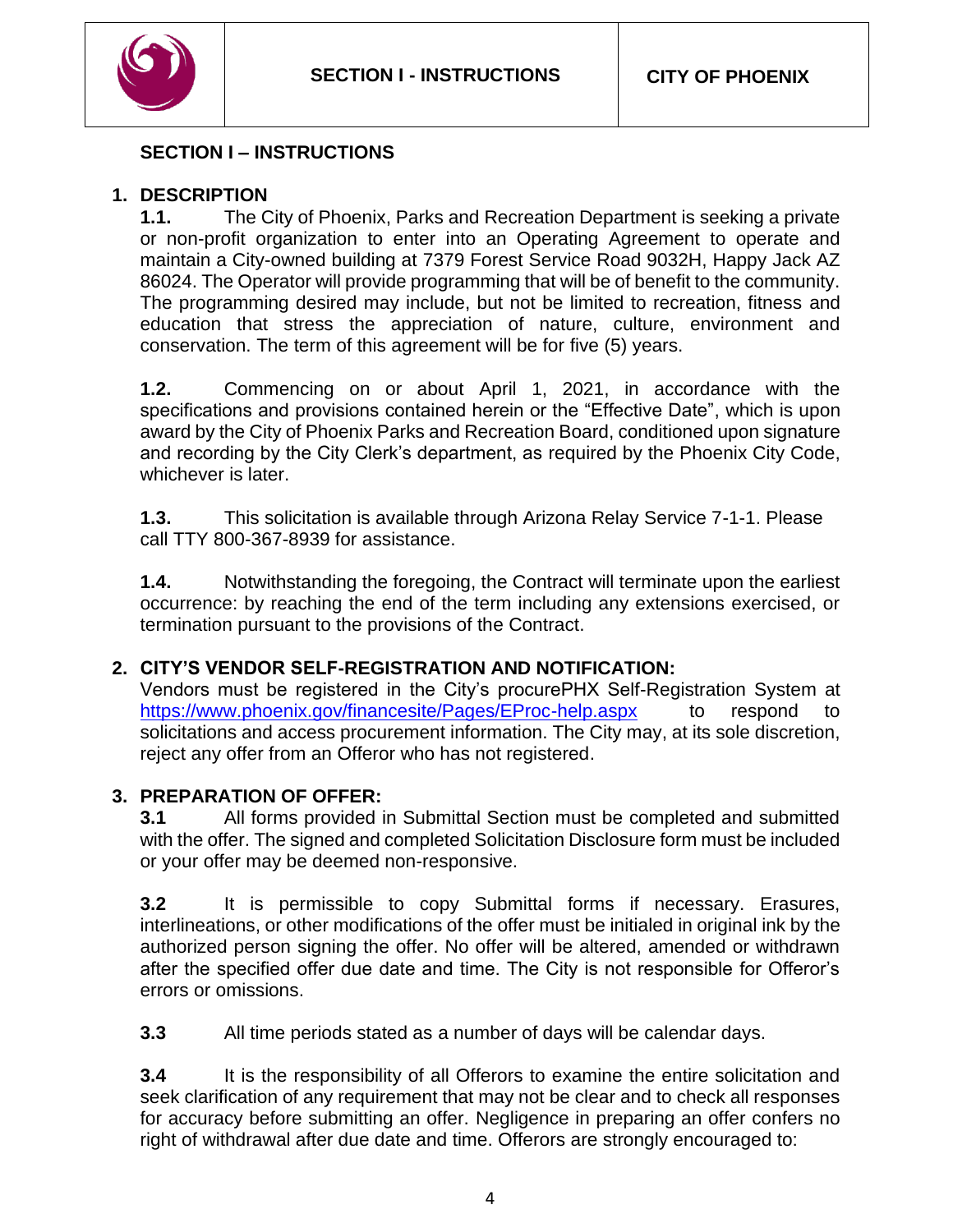

- 3.4.1 Consider applicable laws and/or economic conditions that may affect cost, progress, performance, or furnishing of the products or services.
- 3.4.2 Study and carefully correlate Offeror's knowledge and observations with the solicitation and other related data.
- 3.4.3 Promptly notify the City of all conflicts, errors, ambiguities, or discrepancies that Offeror has discovered in or between the solicitation and other related documents.
- 3.4.4 The City does not reimburse the cost of developing, presenting or providing any response to this solicitation. Offers submitted for consideration should be prepared simply and economically, providing adequate information in a straightforward and concise manner. The Offeror is responsible for all costs incurred in responding to this solicitation. All materials and documents submitted in response to this solicitation become the property of the City and will not be returned.
- 3.4.5 Offerors are reminded that the specifications stated in the solicitation are the minimum level required and that offers submitted must be for products or services that meet or exceed the minimum level of all features specifically listed in this solicitation. Offers offering less than any minimum specifications or criteria specified are not responsive and should not be submitted.

## **4. OBTAINING A COPY OF THE SOLICITATION AND ADDENDA:**

Interested Offerors may download the complete solicitation and addenda from https://www.phoenix.gov/solicitations. Internet access is available at all public libraries. Any interested offerors without internet access may obtain this solicitation by calling the Procurement Officer or picking up a copy during regular business hours at the City of Phoenix Parks and Recreation Department, Management Services Division, 200 West Washington Street 16<sup>th</sup> Floor, Phoenix, AZ 85003. It is the Offeror's responsibility to check the website, read the entire solicitation, and verify all required information is submitted with their offer.

### **5. EXCEPTIONS:**

Offeror must not take any exceptions to any terms, conditions or material requirements of this solicitation. Offers submitted with exceptions may be deemed non-responsive and disqualified from further consideration in the City's sole discretion. Offerors must conform to all the requirements specified in the solicitation. The City encourages Offerors to send inquiries to the procurement officer rather than including exceptions in their Offer.

### **6. INQUIRIES:**

All questions that arise relating to this solicitation should be directed via email to the Procurement Officer and must be received by the due date indicated in the Schedule of Events. The City will not consider questions received after the deadline. No informal contact initiated by Offerors on the proposed service will be allowed with members of City's staff from date of distribution of this solicitation until after city council awards the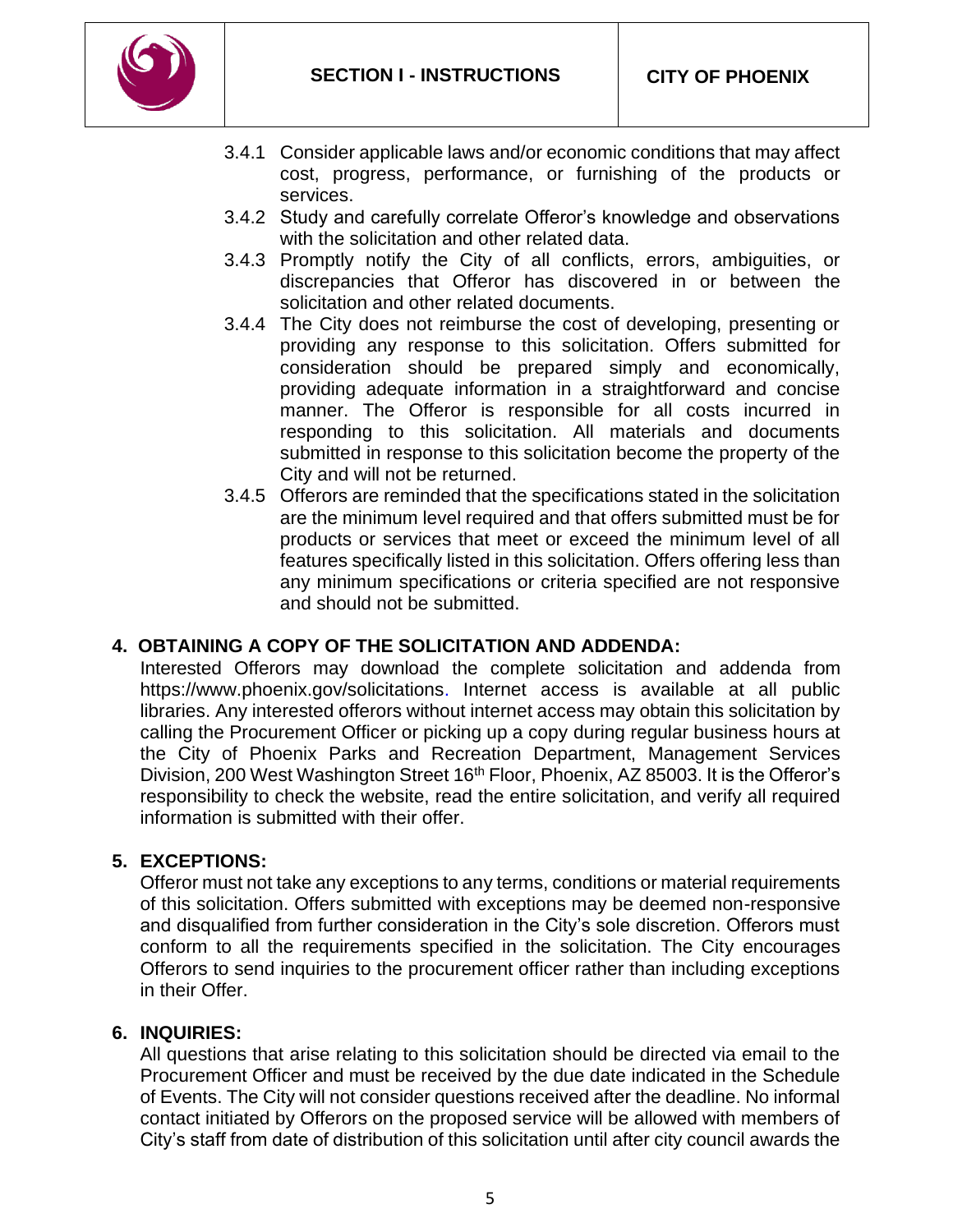

contract. All questions concerning, or issues related to this solicitation must be presented **in writing**.

The Procurement Officer will answer written inquiries in an addendum and publish any addendums on the Procurement Website.

## **7. ADDENDA:**

The City of Phoenix will not be responsible for any oral instructions made by any employees or officers of the City of Phoenix regarding this solicitation. Any changes will be in the form of an addendum. The Offeror must acknowledge receipt of any/all addenda by signing and returning the document with the offer submittal.

### **8. BUSINESS IN ARIZONA:**

The City will not enter contracts with Offerors (or any company(ies)) not granted authority to transact business, or not in good standing, in the state of Arizona by the Arizona Corporation Commission, unless the offeror asserts an exception pursuant to A.R.S. § 10-1501 prior to entering a contract with the City**.**

### **9. LICENSES:**

If required by law for the operation of the business or work related to this Offer, Offeror must possess all valid certifications and/or licenses as required by federal, state or local laws at the time of submittal.

### **10.CERTIFICATION:**

By signature in the offer section of the Offer and Acceptance page(s), Offeror certifies:

- The submission of the offer did not involve collusion or other anti-competitive practices.
- The Offeror must not discriminate against any employee, or applicant for employment in violation of Federal or State Law.
- The Offeror has not given, offered to give, nor intends to give at any time hereafter, any economic opportunity, future employment, gift, loan, gratuity, special discount, trip, favor, or service to a public servant in connection with the submitted offer.

### **11.SUBMISSION OF OFFER:**

Offers must be in possession of the Department on or prior to the exact time and date indicated in the Schedule of Events. Late offers will not be considered. The prevailing clock will be the City Department's clock. Offers must be submitted in a sealed envelope and the following information should be noted on the outside of the envelope:

- Offeror's Name
- Offeror's Address (as shown on the Certification Page)
- Solicitation Number
- Solicitation Title
- Offer Opening Date

All offers must be completed in ink or typewritten. Include the number of copies that are required as indicated in the Submittal section.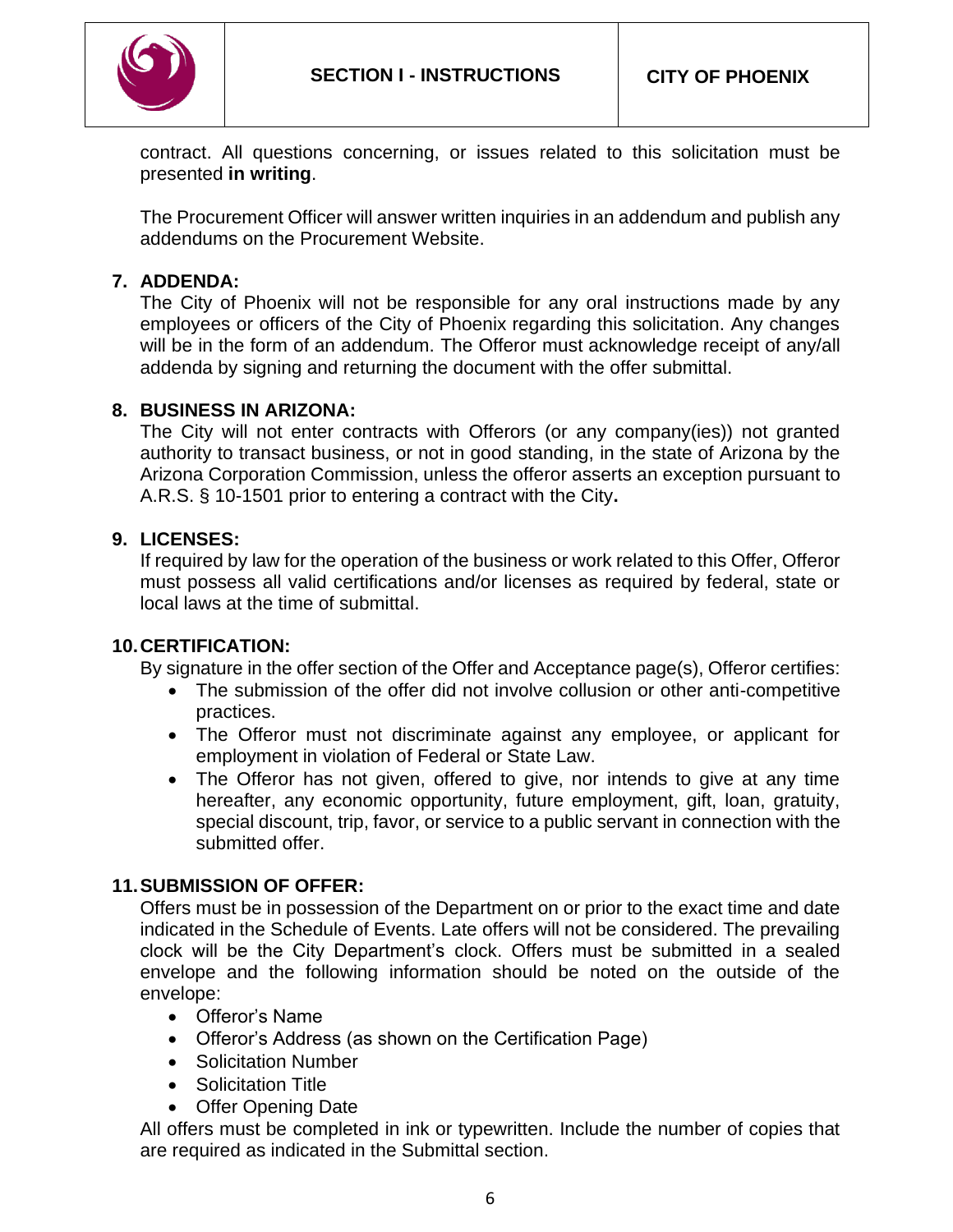

## **12.WITHDRAWAL OF OFFER:**

At any time prior to the solicitation due date and time, an Offeror (or designated representative) may withdraw the offer by submitting a request in writing and signed by a duly authorized representative.

## **13.OFFER RESULTS:**

Offers will be opened on the offer due date, time and location indicated in the Schedule of Events, at which time the name of each Offeror, and the prices may be read. Offers and other information received in response to the solicitation will be shown only to authorized City personnel having a legitimate interest in them or persons assisting the City in the evaluation. Offers are not available for public inspection until after the City has posted the award recommendation on the City's website.

The City will post a preliminary offer tabulation on the City's website, https://www.phoenix.gov/solicitations within five calendar days of the offer opening. The City will post the information on the preliminary tabulation as it was read during the offer opening. The City makes no guarantee as to the accuracy of any information on the preliminary tabulation. Once the City has evaluated the offers, the City will post an award recommendation on the website. The City will not provide any further notification to unsuccessful Offerors.

## **14.PRE-AWARD QUALIFICATIONS:**

**14.1.** Offeror must have been in operation a minimum of 3 years. The Offeror's normal business activity during the past 3 years will have been for providing the services in this solicitation. (This information must be provided in the Submittal section, Years in Business and Customer Reference Listing of this solicitation.)

**14.2.** Upon notification of an award the Offeror will have ten (10) calendar days to submit a complete certificate of insurance in the minimum amounts and the coverages as required in the Insurance Requirements of this solicitation. Insurance requirements are non-negotiable.

## **15.AWARD OF CONTRACT:**

**15.1.** Unless otherwise indicated, award(s) will be made to the most responsive, responsible Offeror(s) who are regularly established in the services contained in this solicitation and who have demonstrated the ability to perform in an acceptable manner.

- **15.2.** Factors that may be considered by the City include:
	- Technical capability of the Offeror to accomplish the scope of work required in the Solicitation. This may include performance history on past and current government or industrial contracts; and,
	- Demonstrated availability of the necessary manpower (both supervisory and operational personnel) and necessary equipment to accomplish the scope of work in the Solicitation; and,
	- Safety record; and,
	- Vendor history of complaints and termination for convenience or cause.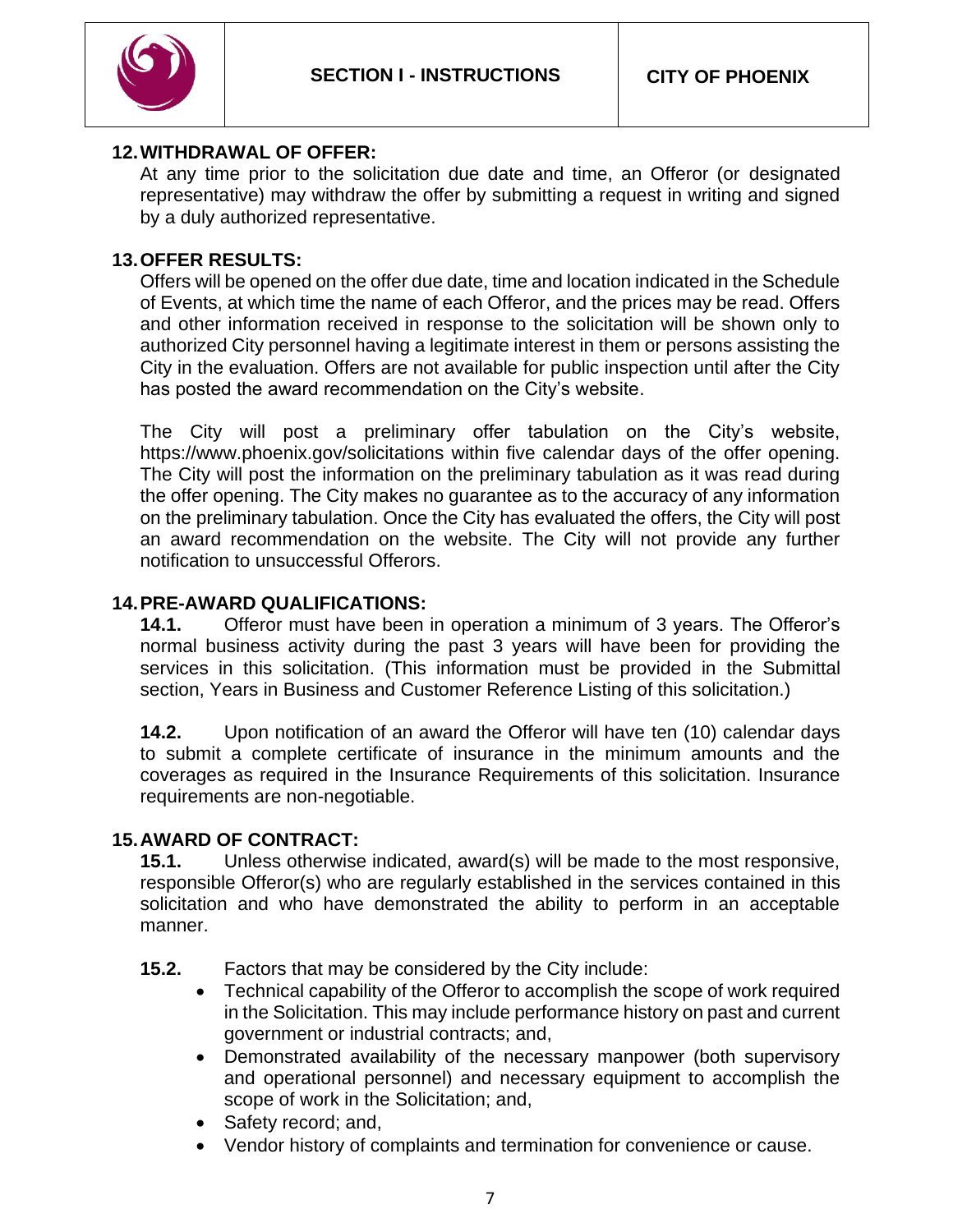

**15.3.** Notwithstanding any other provision of this solicitation, the City reserves the right to: (1) waive any immaterial defect or informality; or (2) reject any or all offers or portions thereof; or (3) reissue a solicitation.

## **16.CITY'S RIGHT TO DISQUALIFY FOR CONFLICT OF INTEREST:**

The City reserves the right to disqualify any Offeror based on any real or apparent conflict of interest that is disclosed by the offer submitted or any other data available to the City. This disqualification is at the sole discretion of the City. Any Offeror submitting an offer herein waives any right to object now or at any future time, before any agency or body, including but not limited to, the City Council of the City of Phoenix or any court.

## **17.SOLICITATION TRANSPARENCY POLICY:**

**17.1.** Commencing on the date and time a solicitation is published, potential or actual offerors or respondents(including their representatives) shall only discuss matters associated with the solicitation with the Mayor, any members of City Council, the City Manager, any Deputy City Manager, or any department director directly associated with the solicitation (including in each case their assigned staff, except for the designated procurement officer) at a public meeting, posted under Arizona Statutes, until the resulting contract(s) are awarded to all offers or responses are rejected and the solicitation is cancelled without any announcement by the Procurement Officer of the City's intent to reissue the same or similar solicitation.

**17.2.** As long as the solicitation is not discussed, Offerors may continue to conduct business with the City and discuss business that is unrelated to the solicitation with the City staff. Offerors may not discuss the solicitation with any City employees or evaluation panel members.

**17.3.** Offerors may discuss their proposal or the solicitation with the Mayor or one or more members of the Phoenix City Council, provided such meetings are scheduled through the Procurement Officer, and are posted as open meetings with the City Clerk at least 24 hours prior to the scheduled meetings. The City Clerk will be responsible for posting the meetings. The posted notice shall identify the participants and the subject matter, as well as invite the public to participate.

**17.4.** With respect to the selection of the successful Offerors, the City Manager and/or City Manager's Office will continue the past practice of exerting no undue influence on the process. In all solicitations of bids and proposals, any direction on the selection from the City Manager and/or City Manager's Office and Department Head (or representative) to the proposal review panel or selecting authority must be provided in writing to all prospective Offerors.

**17.5.** This policy is intended to create a level playing field for all Offerors, assure that contracts are awarded in public, and protect the integrity of the selection process. **OFFERORS THAT VIOLATE THIS POLICY SHALL BE DISQUALIFIED.** After official Notice is received by the City for disqualification, the Offeror may follow the Protest process, unless the Solicitation is cancelled without notice of intent to re-issue.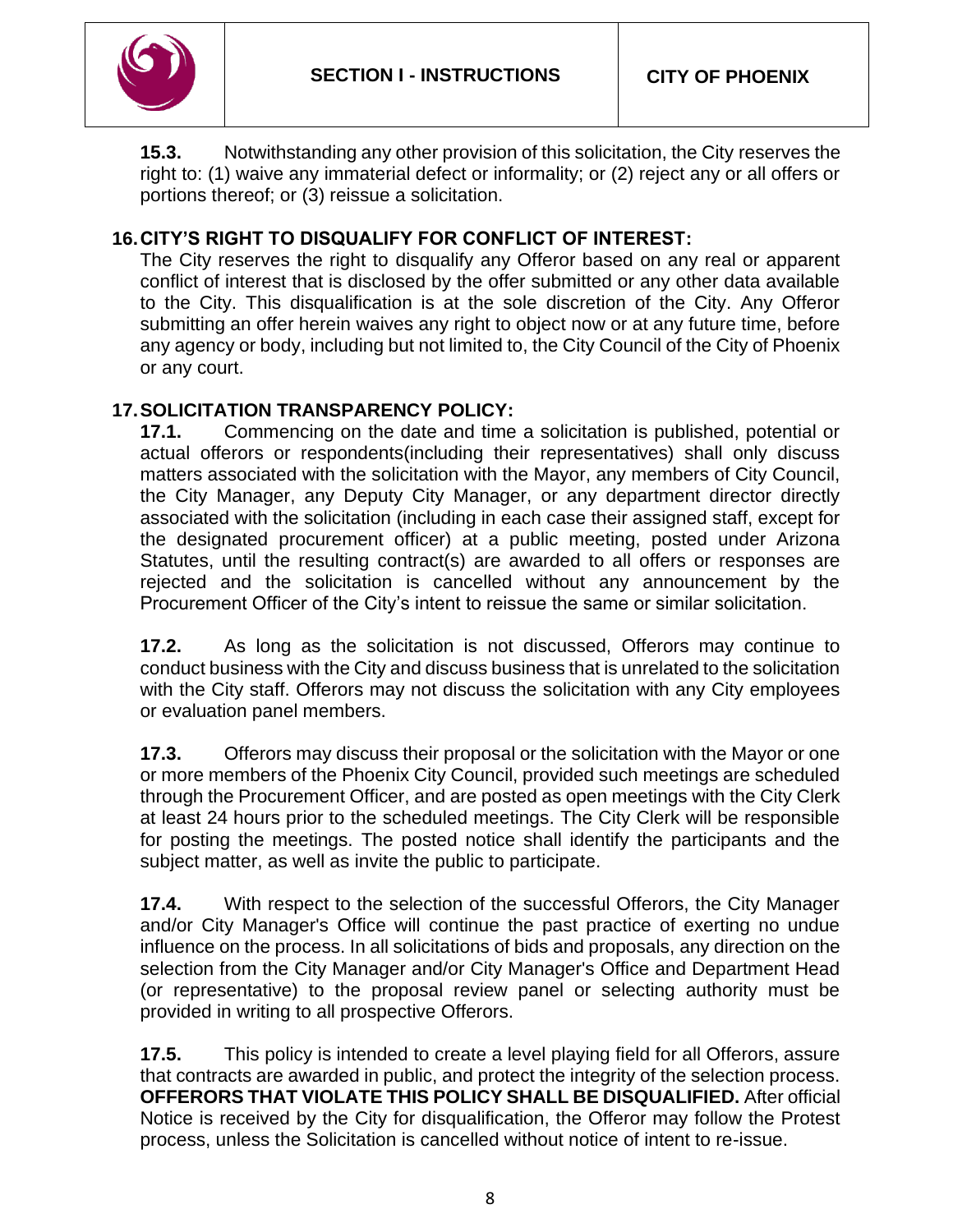

**17.6.** "To discuss" means any contact by the Offeror, regardless of whether the City responds to the contact. Offerors that violate this policy will be disqualified until the resulting contract(s) are awarded, or all offers or responses are rejected and the solicitation is cancelled without any announcement by the Procurement Officer of the City's intent to reissue the same or a similar solicitation. The City interprets the policy as continuing through a cancellation of a solicitation until Council award of the contract, as long as the City cancels with a statement that the City will rebid the solicitation.

## **18.PROTEST PROCESS**:

**18.1.** Offeror may protest the contents of a solicitation no later than seven days before the solicitation deadline when the protest is based on an apparent alleged mistake, impropriety or defect in the solicitation. Protests filed regarding the solicitation may be addressed by an amendment to the solicitation or denied by the City. If denied, the opening and award will proceed unless the City determines that it is in the City's best interests to set new deadlines, amend the solicitation, cancel or re-bid.

**18.2.** Therefore, unless otherwise notified by a formal amendment, the Protester must adhere to all solicitation dates and deadlines, including timely filing of an offer, regardless of filing a protest.

**18.3.** Offeror may protest an adverse determination issued by the City regarding responsibility and responsiveness, within seven days of the date the Offeror was notified of the adverse determination.

**18.4.** Offeror may protest an award recommendation if the Offeror can establish that it had a substantial chance of being awarded the contract and will be harmed by the recommended award. The City will post recommendations on the City's website to award the contract(s) to an Offeror(s). Offeror must submit award protests within seven days after the posting of the award recommendation, with exceptions only for good cause shown, within the City's full and final discretion.

**18.5.** All protests will be in writing, filed with the Procurement Officer identified in the solicitation and include the following:

- 18.5.1. Identification of the solicitation number;
- 18.5.2. The name, address and telephone number of the protester;
- 18.5.3. A detailed statement describing the legal and factual grounds for the protest, including copies of relevant documents;
- 18.5.4. The form of relief requested; and
- 18.5.5. The signature of the protester or its authorized representative.

**18.6.** The Procurement Officer will render a written decision within a reasonable period after the protest is filed. The City will not request City Council authorization to award the contract until the protest process is complete. All protests and appeals must be submitted in accordance with the City's Procurement Code, (Phoenix City Code, Ch. 43) and any protests or appeals not submitted within the time requirements will not be considered. Protests must be filed with the Procurement Officer.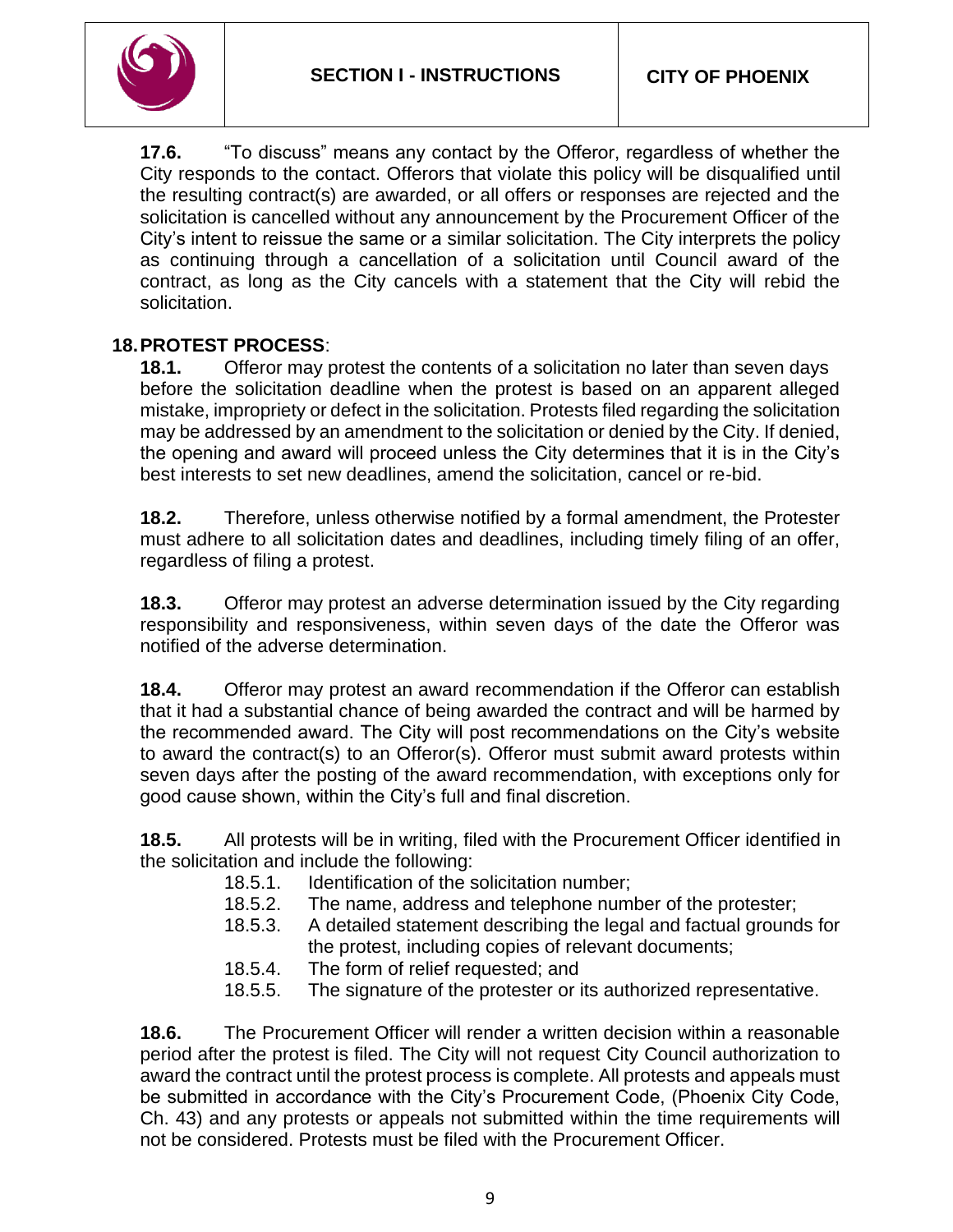

## **19.PUBLIC RECORD**:

All Offers submitted in response to this solicitation will become the property of the City and become a matter of public record available for review pursuant to Arizona State law. If an Offeror believes that a specific section of its Offer response is confidential, the Offeror will isolate the pages marked confidential in a specific and clearly labeled section of its Offer response. An Offeror may request specific information contained within its Offer is treated by the Procurement Officer as confidential provided the Offeror clearly labels the information "confidential." To the extent necessary for the evaluation process, information marked as "confidential" will not be treated as confidential. Once the procurement file becomes available for public inspection, the Procurement Officer will not make any information identified by the Offerors as "confidential" available to the public unless necessary to support the evaluation process or if specifically requested in accordance with applicable public records law. When a public records request for such information is received, the Procurement Officer will notify the Offeror in writing of any request to view any portion of its Offer marked "confidential." The Offeror will have the time set forth in the notice to obtain a court order enjoining such disclosure. If the Offeror does not provide the Procurement Officer with a court order enjoining release of the information during the designated time, the Procurement Officer will make the information requested available for inspection.

#### **20.LATE OFFERS:**

Late Offers Late Offers must be rejected, except for good cause. If a late Offer is submitted, the Department will document the date and time of the submittal of the late Offer, keep the Offer and notify the Offeror that its Offer was disqualified for being late.

### **21.RIGHT TO DISQUALIFY:**

The City reserves the right to disqualify any Offeror who fails to provide information or data requested or who provides materially inaccurate or misleading information or data. The City further reserves the right to disqualify any Offeror on the basis of any real or apparent conflict of interest that is disclosed by the Offeror submitted or any other data or information available to the City. This disqualification is at the sole discretion of the City. By submission of a solicitation response, the Offeror waives any right to object now or at any future time, before any agency or body including, but not limited to, the City Council of the City or any court as to the exercise by the City of such right to disqualify or as to any disqualification by reason of real or apparent conflict of interest determined by the City. The City reserves the right to replace the disqualified Offeror.

#### **22.SITE INSPECTION:**

A site inspection/tour will be by appointment as indicated in the Schedule of Events. Contact the Procurement Officer to schedule appointments. Submission of an offer will require evidence that the Offeror did, in fact, make a site inspection and is aware of all conditions affecting performance and offer prices.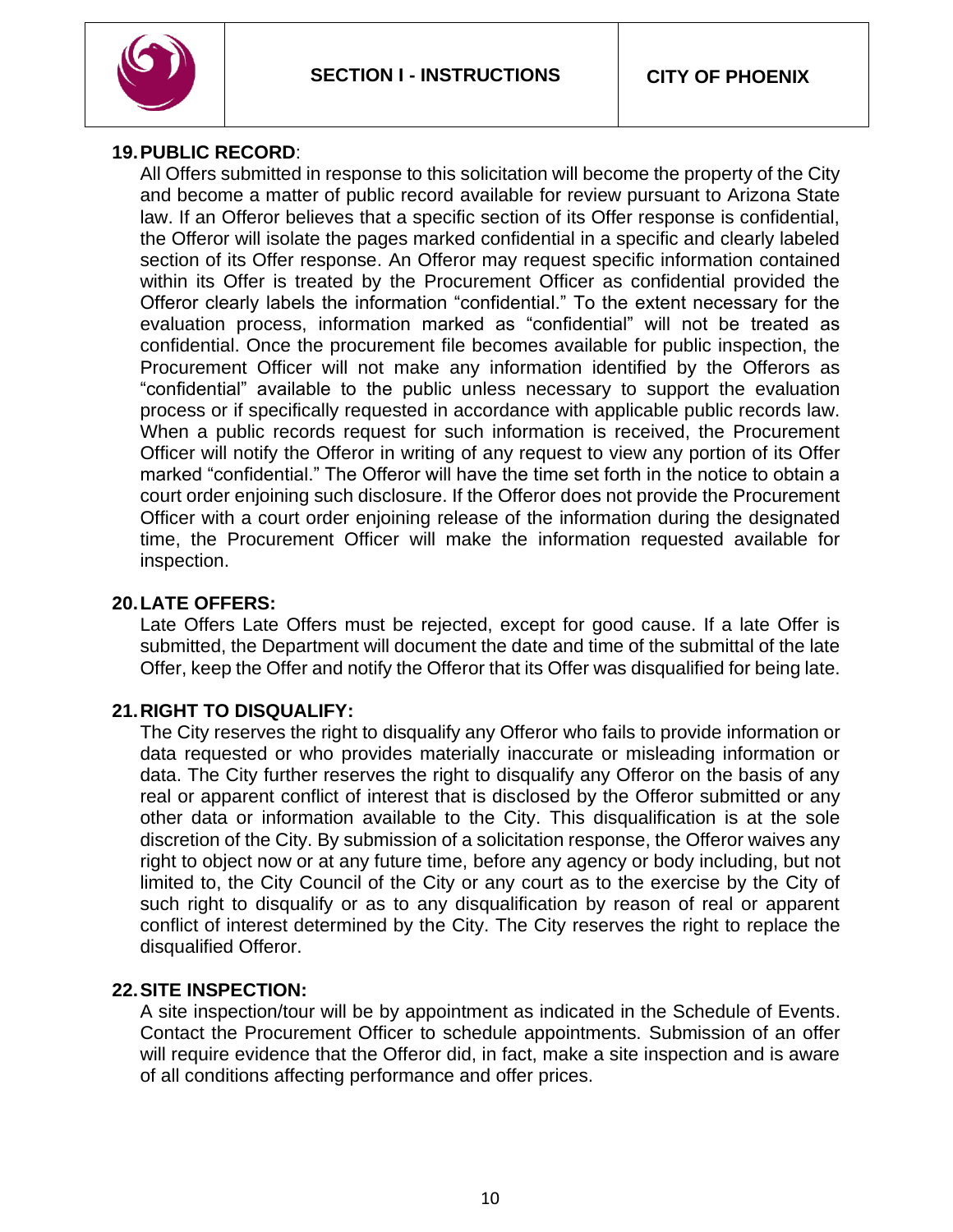

# **23.DETERMINING RESPONSIVENESS AND RESPONSIBILITY**:

**23.1.** Offers will be reviewed for documentation of minimum qualifications, completeness, and compliance with the Solicitation requirements. The City reserves sole discretion to determine responsiveness and responsibility.

**23.2.** Responsiveness: Nonresponsive Offers will not be considered in the evaluation process. The solicitation states criteria that determine responsiveness, and the solicitation includes terms and conditions that if included or excluded from Offers (as the case may be) will render an Offer nonresponsive.

**23.3.** Exceptions, conditions, reservations, or understandings are presumed to be unacceptable, and an Offer that includes unacceptable exceptions, conditions, reservations, or understandings may be rejected as nonresponsive. Alternatively, the City in its sole discretion may instruct in writing that any Offeror remove the conditions, exceptions, reservations or understandings. If the Offeror fails to do so in writing, the City may determine the Offer to be nonresponsive.

**23.4.** Responsibility: To obtain true economy, the City must conduct solicitations to minimize the possibility of a subsequent default by the contractor, late deliveries, or other unsatisfactory performance that may result in additional administrative costs. It is important that the Offeror be a responsible contractor. Responsibility includes the Offeror's integrity, skill, capacity, experience, and facilities for conducting the work to be performed.

**23.5.** The Procurement Officer will review each Offer to determine if the Offeror is responsible. The City's determination as to whether an Offeror is responsible will be based on all information furnished by the Offeror, interviews (if any), and information received from Offeror's references, including information about Offeror's history, terminations for convenience or cause, contract breach lawsuits or notices of claim and any other sources the City deems appropriate. Award of the Contract resulting from the solicitation will not be made until any necessary investigation, which each Offeror agrees to permit by submitting its Offer, is made by the City as it deems necessary. A review of responsibility may occur up to contract award.

<span id="page-10-0"></span>**23.6.** The Offeror's unreasonable failure to promptly supply information about an inquiry with respect to responsibility may be grounds for a determination of nonresponsibility with respect to such Offeror.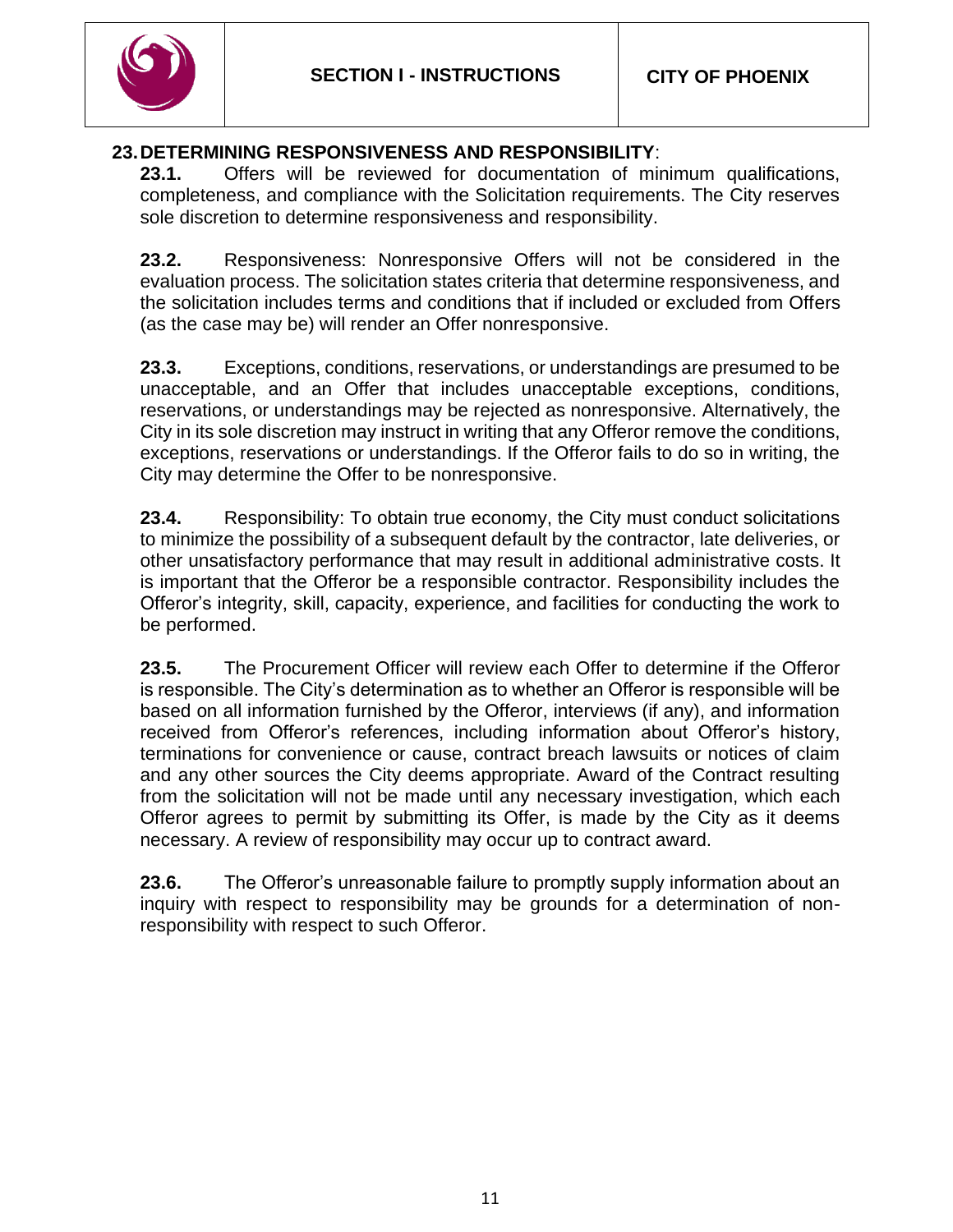

## **SECTION II – STANDARD TERMS AND CONDITIONS**

#### **1. DEFINITION OF KEY WORDS USED IN THE SOLICITATION:**

- **Shall, Will, Must:** Indicates a mandatory requirement. Failure to meet these mandatory requirements may result in the rejection of Offer as non-responsive.
- **Should:** Indicates something that is recommended but not mandatory. If the Contractor fails to provide recommended information, the City may, at its sole option, ask the Contractor to provide the information or evaluate the offer without the information.
- **May:** Indicates something that is not mandatory but permissible.

For purposes of this solicitation, the following definitions will apply:

| "A.R.S."                            | <b>Arizona Revised Statute</b>                                                                                                                                                                                                                                                                                 |  |  |
|-------------------------------------|----------------------------------------------------------------------------------------------------------------------------------------------------------------------------------------------------------------------------------------------------------------------------------------------------------------|--|--|
| "Buyer" or "Procurement<br>Officer" | City of Phoenix staff person responsible for the solicitation.<br>The City employee or employees who have specifically<br>been designated to act as a contact person or persons to<br>the Contractor, and responsible for monitoring and<br>overseeing the Contractor's performance under<br>this<br>contract. |  |  |
| "City"                              | The City of Phoenix                                                                                                                                                                                                                                                                                            |  |  |
| "Contractor"                        | The individual, partnership, or corporation who, as a result<br>of the competitive process, is awarded a contract by the<br>City of Phoenix.                                                                                                                                                                   |  |  |
| "Contract" or<br>"Agreement"        | The legal agreement executed between the City of<br>Phoenix, AZ and the Contractor.                                                                                                                                                                                                                            |  |  |
| "Days"                              | Means calendar days unless otherwise specified.                                                                                                                                                                                                                                                                |  |  |
| "Deputy Finance<br>Director"        | The contracting authority for the City of Phoenix, AZ,<br>authorized to sign contracts and amendments thereto on<br>behalf of the City of Phoenix, AZ.                                                                                                                                                         |  |  |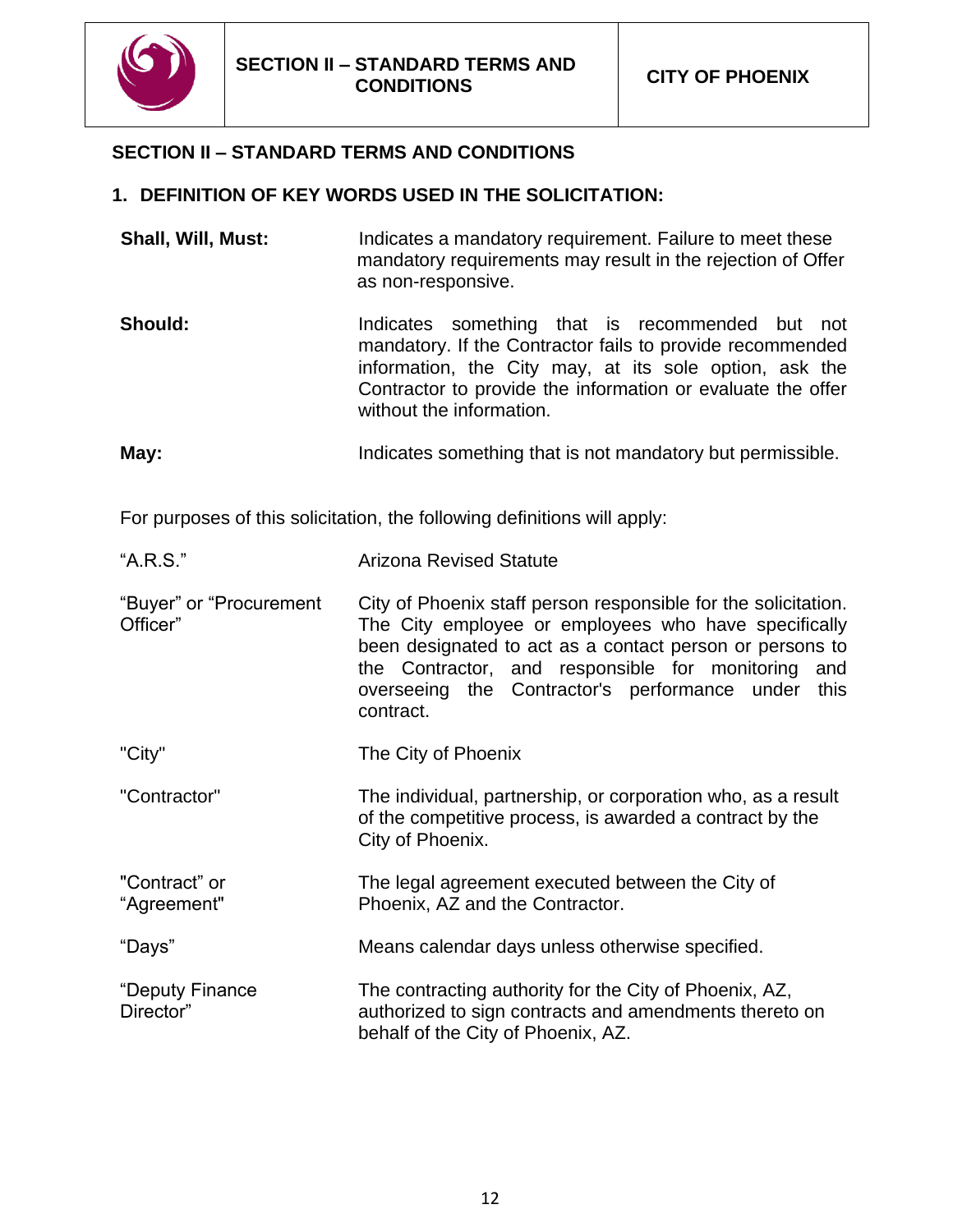

| "Employer"         | Any individual or type of organization that transacts<br>business in this state, that has a license issued by an<br>agency in this state and employs one or more employees in<br>this state. Employer includes this state, any political<br>subdivision of this state and self-employed persons. In the<br>case of an independent contractor, employer means the<br>independent contractor and does not mean the person or<br>organization that uses contract labor. (A.R.S. 23-211). |  |  |
|--------------------|---------------------------------------------------------------------------------------------------------------------------------------------------------------------------------------------------------------------------------------------------------------------------------------------------------------------------------------------------------------------------------------------------------------------------------------------------------------------------------------|--|--|
| "Offer"            | Means a response from a supplier, contractor or service<br>provider to a solicitation request that, if awarded, binds the<br>supplier, contractor or service provider to perform in<br>accordance with the contract. Same as bid, proposal,<br>quotation or tender.                                                                                                                                                                                                                   |  |  |
| "Offeror"          | Any Vendor, Seller or Supplier submitting a competitive<br>offer in response to a solicitation from the City. Same as<br>Bidder or Proposer.                                                                                                                                                                                                                                                                                                                                          |  |  |
| "Solicitation"     | Means an Invitation for Bid (IFB), Request for Proposal<br>(RFP), Request for Quotations (RFQ), Request for<br>Qualifications (RFQu) and request for sealed bids, or any<br>other type of formal procurement which the City makes<br>public through advertising, mailings, or some other method<br>of communication. It is the process by which the City seeks<br>information, proposals, bids or quotes from suppliers.                                                              |  |  |
| "Suppliers"        | Firms, entities or individuals furnishing goods or services to<br>the City.                                                                                                                                                                                                                                                                                                                                                                                                           |  |  |
| "Vendor or Seller" | A seller of goods or services.                                                                                                                                                                                                                                                                                                                                                                                                                                                        |  |  |

**2. EQUAL EMPLOYMENT OPPORTUNITY AND PAY:** In order to do business with the City, Contractor must comply with Phoenix City Code, 1969, Chapter 18, Article V, as amended, Equal Employment Opportunity Requirements. Contractor will direct any questions in regard to these requirements to the Equal Opportunity Department, (602) 262-6790.

**For a Contractor with** *35 employees or fewer:* Contractor in performing under this Contract shall not discriminate against any worker, employee or applicant, or any member of the public, because of race, color, religion, sex, national origin, age, or disability, nor otherwise commit an unfair employment practice. The Contractor will ensure that applicants are employed, and employees are dealt with during employment without regard to their race, color, religion, sex, national origin, age, or disability. Such action shall include but not be limited to the following: employment, promotion, demotion or transfer, recruitment or recruitment advertising, layoff or termination; rates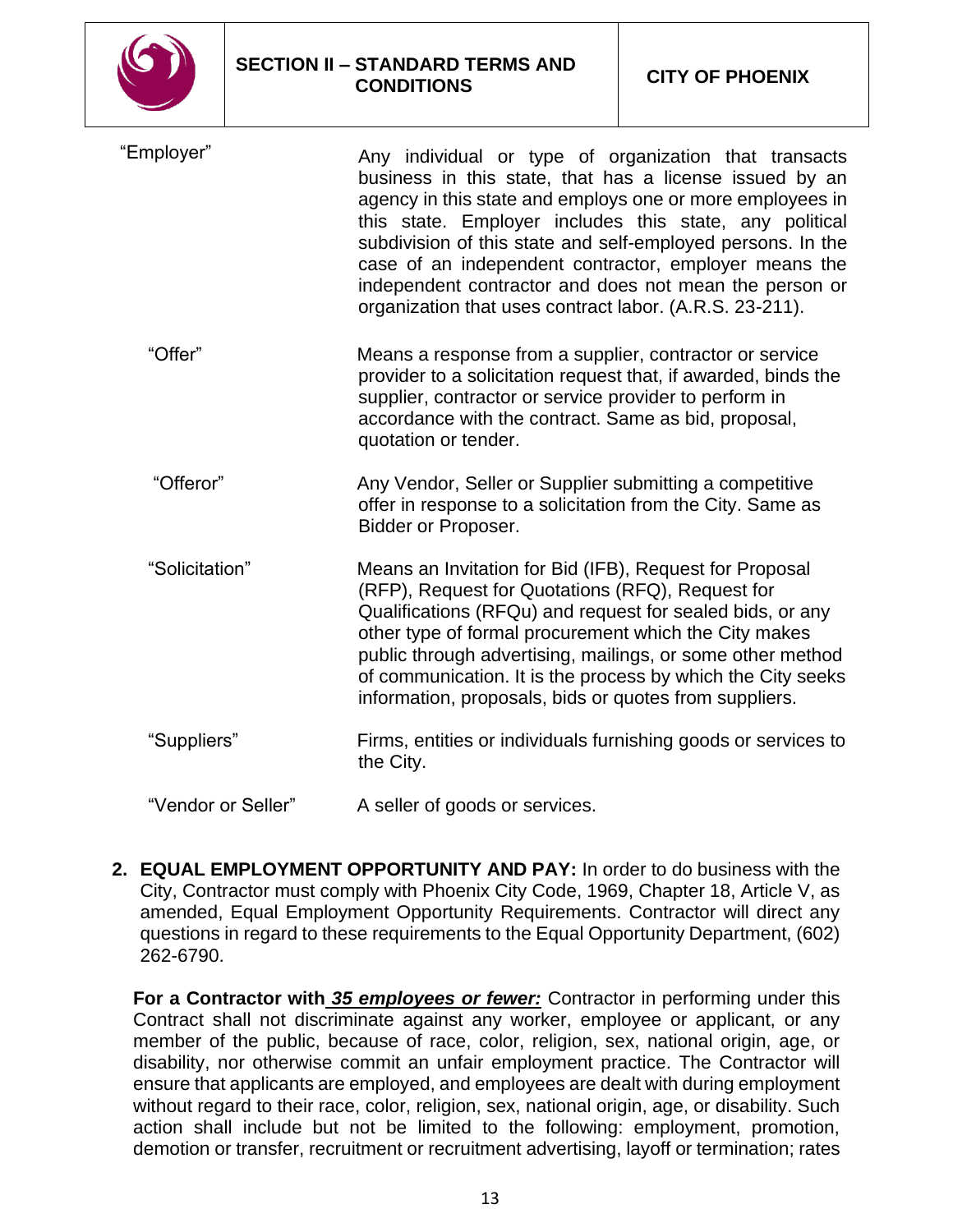

of pay or other forms of compensation; and selection for training; including apprenticeship. The Contractor further agrees that this clause will be incorporated in all subcontracts related to this Contract that involve furnishing skilled, unskilled and union labor, or who may perform any such labor or services in connection with this Agreement. Contractor further agrees that this clause will be incorporated in all subcontracts, Contractor agreements or subleases of the contract entered into by supplier/lessee.

**For a Contractor with** *more than 35 employees:* Contractor in performing under the Contract shall not discriminate against any worker, employee or applicant, or any member of the public, because of race, color, religion, sex, national origin, age, or disability, nor otherwise commit an unfair employment practice. The Contractor will ensure that applicants are employed, and employees are dealt with during employment without regard to their race, color, religion, sex, national origin, age, or disability, and shall adhere to a policy to pay equal compensation to men and women who perform jobs that require substantially equal skill, effort, and responsibility, and that are performed within the same establishment under similar working conditions. Such action shall include but not be limited to the following: employment, promotion, demotion or transfer, recruitment or recruitment advertising, layoff or termination; rates of pay or other forms of compensation; and selection for training; including apprenticeship. The Contractor further agrees that this clause will be incorporated in all subcontracts with all labor organizations furnishing skilled, unskilled and union labor, or who may perform any such labor or services in connection with this contract. Contractor further agrees that this clause will be incorporated in all subcontracts, job-Contractor agreements or subleases of the Contract entered into by supplier/lessee. The Contractor further agrees not to discriminate against any worker, employee or applicant, or any member of the public, because of sexual orientation or gender identity or expression and shall ensure that applicants are employed, and employees are dealt with during employment without regard to their sexual orientation or gender identity or expression.

- 2.1. Documentation: Suppliers and lessees may be required to provide additional documentation to the Equal Opportunity Department affirming that a nondiscriminatory policy is being utilized.
- 2.2. Monitoring: The Equal Opportunity Department shall monitor the employment policies and practices of suppliers and lessees subject to this article as deemed necessary. The Equal Opportunity Department is authorized to conduct on-site compliance reviews of selected firms, which may include an audit of personnel and payroll records, if necessary.
- **3. HEALTH, ENVIRONMENTAL AND SAFETY REQUIREMENTS**: The Contractor's products, services and facilities will be in full compliance with all applicable Federal, State and local health, environmental and safety laws, regulations, standards, codes and ordinances, regardless of whether or not they are referred to by the City.

## **4. TAX INDEMNIFICATION:**

Contractor shall, and require the same of all subcontractors, pay all federal, state and local taxes applicable to its operation and any persons employed by the Contractor.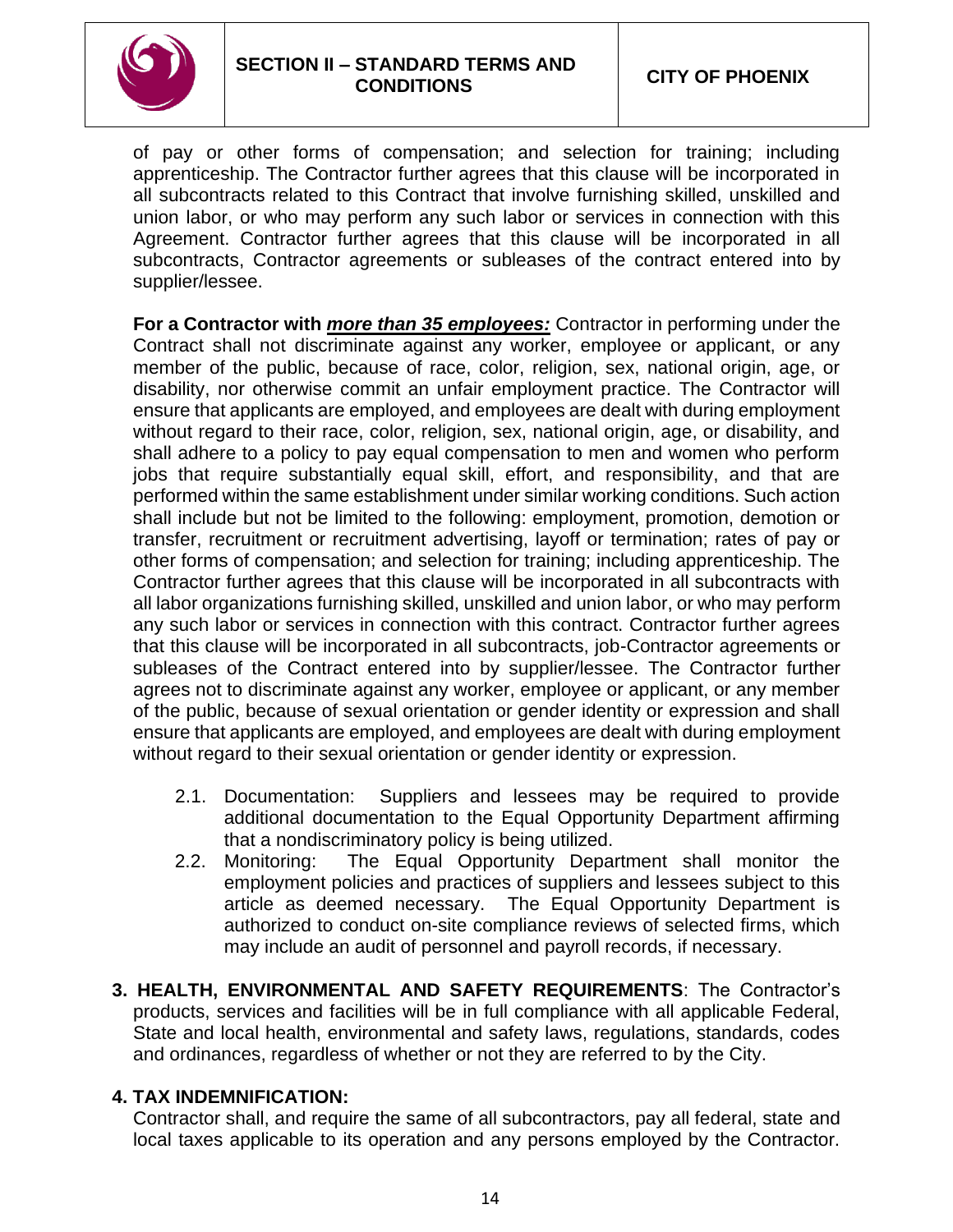

Contractor shall, and require the same of all subcontractors, hold the City harmless from any responsibility for taxes, damages and interest, if applicable, contributions required under federal, and/or state and local laws and regulations and any other costs including transaction privilege taxes, unemployment compensation insurance, Social Security and Worker's Compensation.

## **5. TAX RESPONSIBILITY QUALIFICATION:**

Contractor may be required to establish, to the satisfaction of City, that any and all fees and taxes due to the City or the State of Arizona for any License or Transaction Privilege taxes, Use taxes or similar excise taxes, are currently paid (except for matters under legal protest). Contractor agrees to a waiver of the confidentiality provisions contained in the City Finance Code and any similar confidentiality provisions contained in Arizona statutes relative to State Transaction Privilege Taxes or Use Taxes. Contractor agrees to provide written authorization to the City Finance Department and to the Arizona State Department of Revenue to release tax information relative to Arizona Transaction Privilege Taxes or Arizona Use Taxes in order to assist the Department in evaluating Contractor's qualifications for and compliance with contract for duration of the term of contract.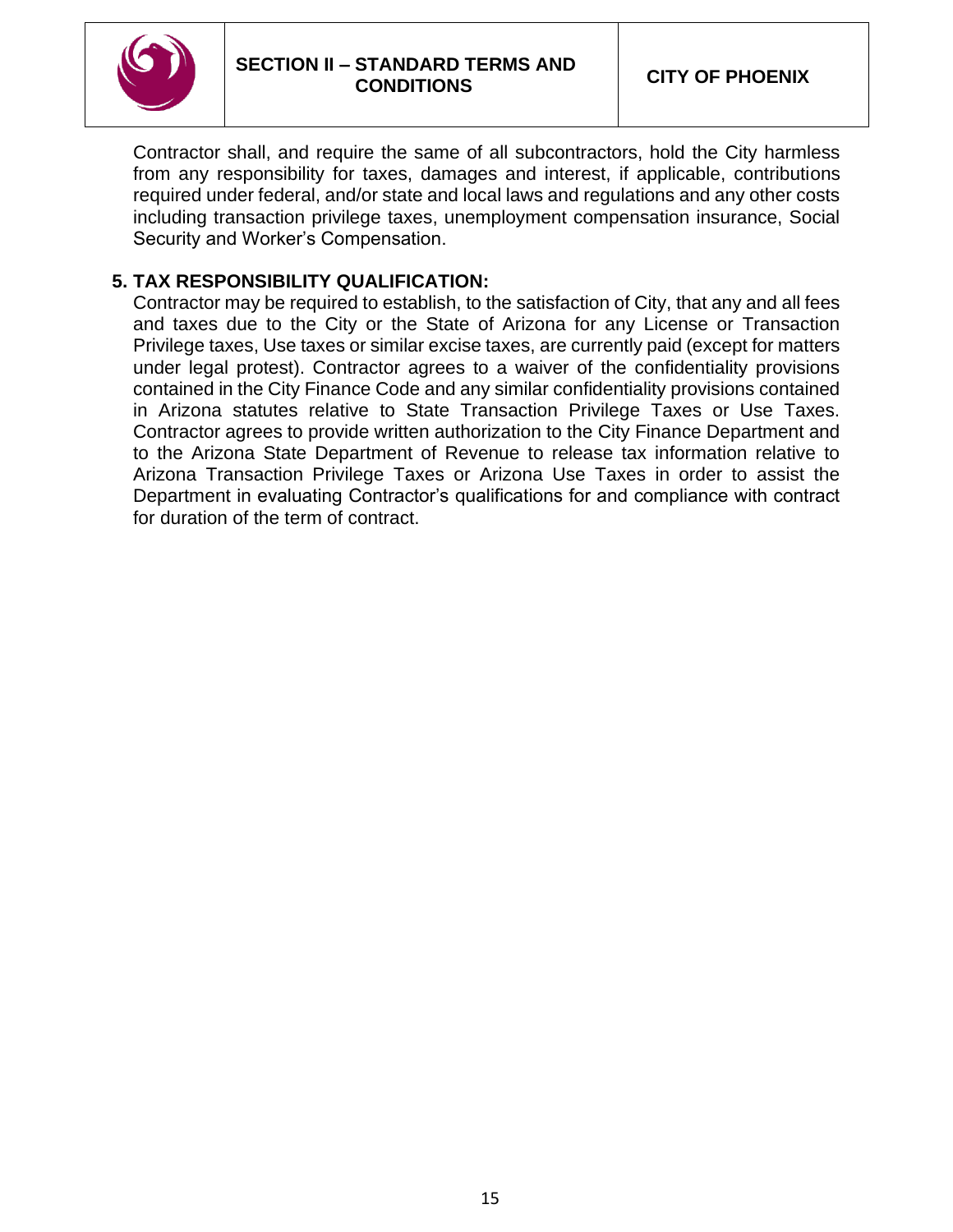

### <span id="page-15-0"></span>**SECTION lIl – SPECIAL TERMS & CONDITIONS**

#### **1. CONFIDENTIALITY AND DATA SECURITY:**

**1.1** All data, regardless of form, including originals, images and reproductions, prepared by, obtained by, or transmitted to Contractor in connection with the Contract is confidential, proprietary information owned by the City, unless otherwise agreed upon within this Agreement. Except as specifically provided in the Contract, the Changes or personal identifying information or information subject to Payment Card Industry Standards becomes part of the Agreement. Contractor shall not disclose data generated in the performance of the service to any third person without the prior written consent of the City Manager or his/her designee.

**1.2** Contractor agrees to abide by all current applicable legal and industry data security and privacy requirements and to notify the City immediately if the scope of work

**1.3** Contractor agrees to comply with all City information security and technology policies, standards, and procedures when accessing City networks and computerized systems whether onsite or remotely.

**1.4** A violation of this Section may result in immediate termination of the Contract without notice. The obligations of Contractor under this Section shall survive the termination of this Agreement.

### **2. STRICT PERFORMANCE:**

Failure of either party to insist upon the strict performance of any item or condition of the contract or to exercise or delay the exercise of any right or remedy provided in the contract, or by law, or the acceptance of materials or services, obligations imposed by this contract or by law will not be deemed a waiver of any right of either party to insist upon the strict performance of the contract.

### **3. LICENSES AND PERMITS:**

Contractor will keep current Federal, State, and local licenses and permits required for the operation of the business conducted by the Contractor as applicable to this contract.

### **4. EXCLUSIVE POSSESSION:**

All services, information, computer program elements, reports, and other deliverables which may be created under this contract are the sole property of the City of Phoenix and will not be used or released by the Contractor or any other person except with prior written permission by the City.

#### **5. POST AWARD CONFERENCE:**

A post award conference will be held by the Natural Resources Division staff prior to commencement of any work on the project. The purpose of this conference is to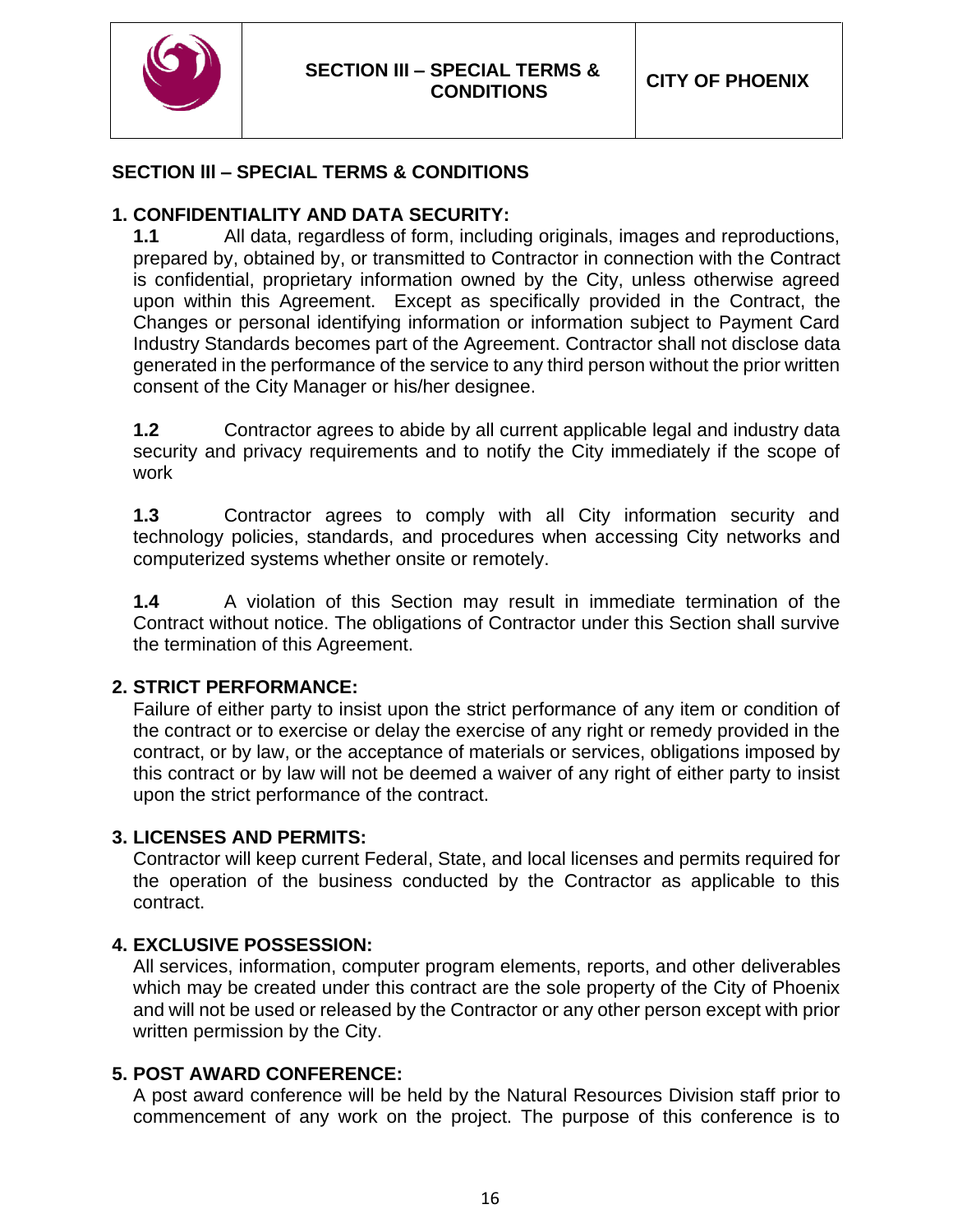

discuss critical elements of the work schedule and operational problems and procedures.

#### **6. HOURS OF WORK:**

All work under this contract shall be coordinated through the Natural Resources Division for this site. Any changes to the established schedule must have prior written approval by the Natural Resources Division staff.

### **7. TYPES OF WORK SUPERVISION:**

The Contractor shall provide on–site supervision and appropriate training to assure **competent** performance of the work and the Contractor or authorized agent will make sufficient daily routine inspections to ensure the work is performed as required by the contract.

### **8. CONTRACT WORKER ACCESS CONTROLS, BADGE AND KEY ACCESS REQUIREMENT:**

#### **8.1 Contractor and Subcontractor Workers Background Screening:**

8.1.1 Contractor agrees that all Contractor and subcontractors' workers (collectively "Contractor's Worker(s))" that Contractor furnishes to the City pursuant to the contract will be subject to background and security checks and screening (collectively "Background Screening") at Contractor's sole cost and expense, unless otherwise addressed in the Scope of Work.

8.1.2 The City requires a completed Contract Worker Badge/Key/Intrusion Detection Responsibilities Agreement for each Contract Worker who requires a badge or key.

8.1.3 The background screening provided by Contractor will comply with all applicable laws, rules and regulations. Contractor further agrees that the background screening required in this section is necessary to preserve and protect the public health, safety and welfare.

8.1.4 The background screening requirements set forth in this section are the minimum requirements for the agreement. The City in no way warrants that these minimum requirements are sufficient to protect Contractor from any liabilities that may arise out of the Contractor's services under this contractor Contractor's failure to comply with this section. Therefore, in addition to the specific measures set forth below, Contractor and its Contract Workers will take such other reasonable, prudent and necessary measures to further preserve and protect public health, safety and welfare when providing services under this agreement. 8.1.5 Unless otherwise addressed in the scope of work, the contracting department will review and approve maximum risk background check results provided by the Contractor. Information to verify the results will be returned to the Contractor after the City's review. The City will not keep records related to background checks. The City will only respond with an approve or deny.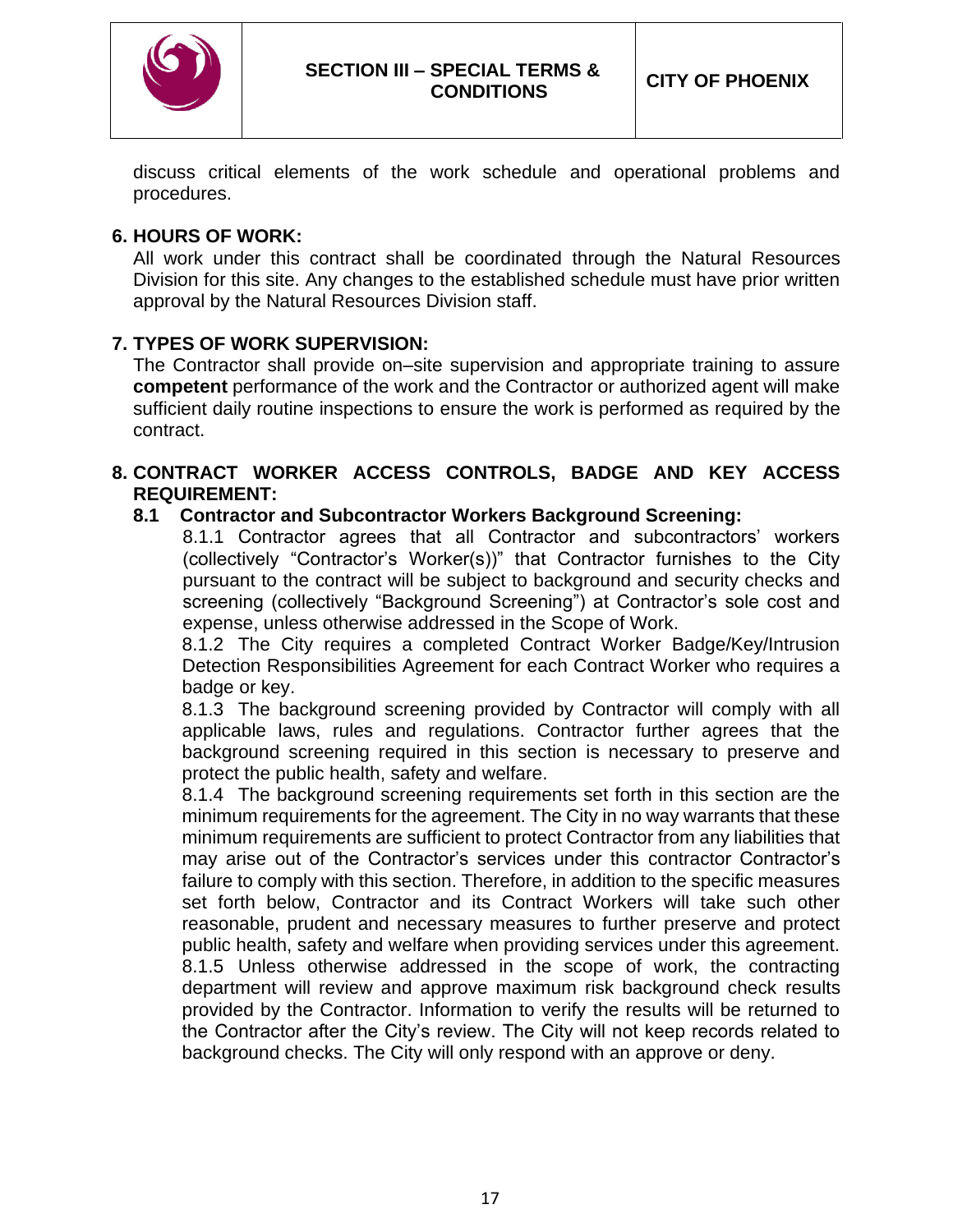

**8.2 Background Screening Level:** Because of the varied types of services performed, the City has established two levels of risk and associated background screening: Standard and Maximum risk. The current risk level and background screening required is **MAXIMUM RISK**.

**8.3 Maximum Risk Level:** A maximum risk background screening will be performed every five years when the Contract Worker's work assignment will:

- 8.3.1 work directly with vulnerable adults or children, (under age 18); or
- 8.3.2 any responsibility for the receipt of payment of City funds or control of inventories, assets, or records that are at risk of misappropriation; or
- 8.3.3 unescorted access to:
	- City data centers, money rooms, high-valve equipment rooms; or
	- unescorted access to private residences; or
	- access to critical infrastructure sites/facilities; or
- 8.3.4 direct or remote access to Criminal Justice Information Systems (CJIS) infrastructure.

**8.4 Requirements:** The background screening for maximum risk level will include a background check for real identity/legal name and will include felony and misdemeanor records from any county in the United States, the State of Arizona, plus any other jurisdiction where the Contractor worker has lived at any time in the preceding seven years from the Contract Worker's proposed date of hire. In addition, Maximum screening levels may require additional checks as included herein, depending on the scope of work, and may be amended if the scope of work changes.

## **9. COMMUNICATION IN ENGLISH:**

It is mandatory that the Contractor's lead person assigned to any City's facility be able to speak, read and write in English in order to communicate at the site contact.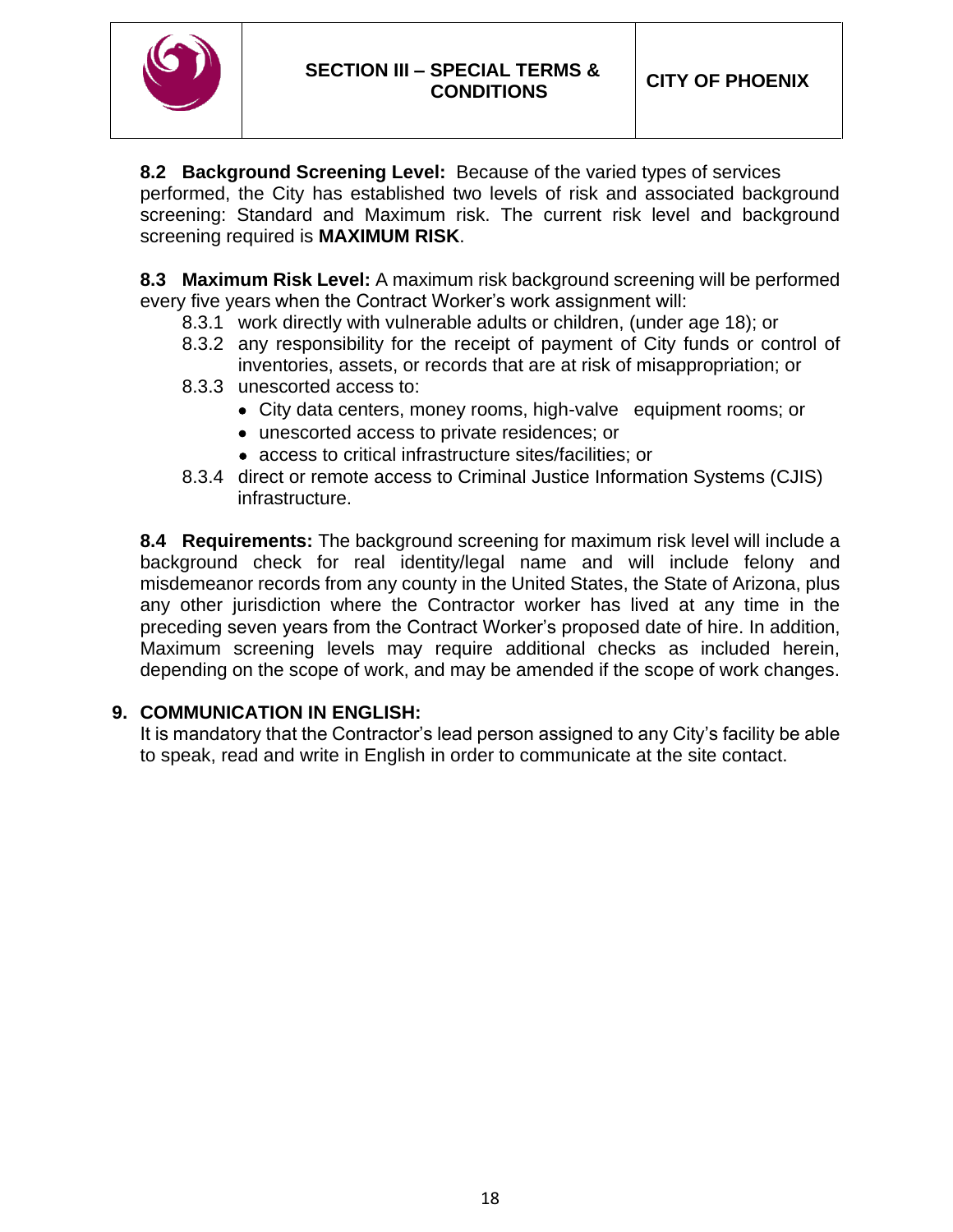

### <span id="page-18-0"></span>**SECTION IV – INSURANCE AND INDEMNIFICATION**

## **1. INDEMNIFICATION CLAUSE:**

Contractor ("Indemnitor") must indemnify, defend, save and hold harmless the City of Phoenix and its officers, officials, agents, and employees ( "Indemnitee") from and against any and all claims, actions, liabilities, damages, losses, or expenses (including court costs, attorneys' fees, and costs of claim processing, investigation and litigation) ("Claims") caused, or alleged to be caused, in whole or in part, by the wrongful, negligent or willful acts, or errors or omissions of Contractor or any of its owners, officers, directors, agents, employees or subcontractors in connection with this Contract. This indemnity includes any claim or amount arising out of or recovered under the Workers' Compensation Law or arising out of the failure of Contractor to conform to any federal, state or local law, statute, ordinance, rule, regulation or court decree. Contractor must indemnify Indemnitee from and against any and all Claims, except those arising solely from Indemnitee's own negligent or willful acts or omissions. Contractor will be responsible for primary loss investigation, defense and judgment costs where this indemnification applies. In consideration of the award of this Contract, Contractor agrees to waive all rights of subrogation against Indemnitee for losses arising from the work performed by Contractor for the City. The obligations of Contractor under this provision survive the termination or expiration of this Contract.

## **2. INSURANCE REQUIREMENTS:**

Contractor and subcontractors must procure insurance against claims that may arise from or relate to performance of the work hereunder by Contractor and its agents, representatives, employees and subconsultants. Contractor and subcontractors must maintain that insurance until all of their obligations have been discharged, including any warranty periods under this Contract.

These insurance requirements are minimum requirements for this Contract and in no way limit the indemnity covenants contained in this Contract.

The City in no way warrants that the minimum limits stated in this section are sufficient to protect the Contractor from liabilities that might arise out of the performance of the work under this Contract by the Contractor, its agents, representatives, employees, or subcontractors. Contractor is free to purchase such additional insurance as may be determined necessary.

**2.1MINIMUM SCOPE AND LIMITS OF INSURANCE -** Contractor must provide coverage with limits of liability not less than those stated below. An excess liability policy or umbrella liability policy may be used to meet the minimum liability requirements provided that the coverage is written on a "following form" basis.

2.1.1. Commercial General Liability – Occurrence Form

Policy must include bodily injury, property damage and broad form contractual liability coverage.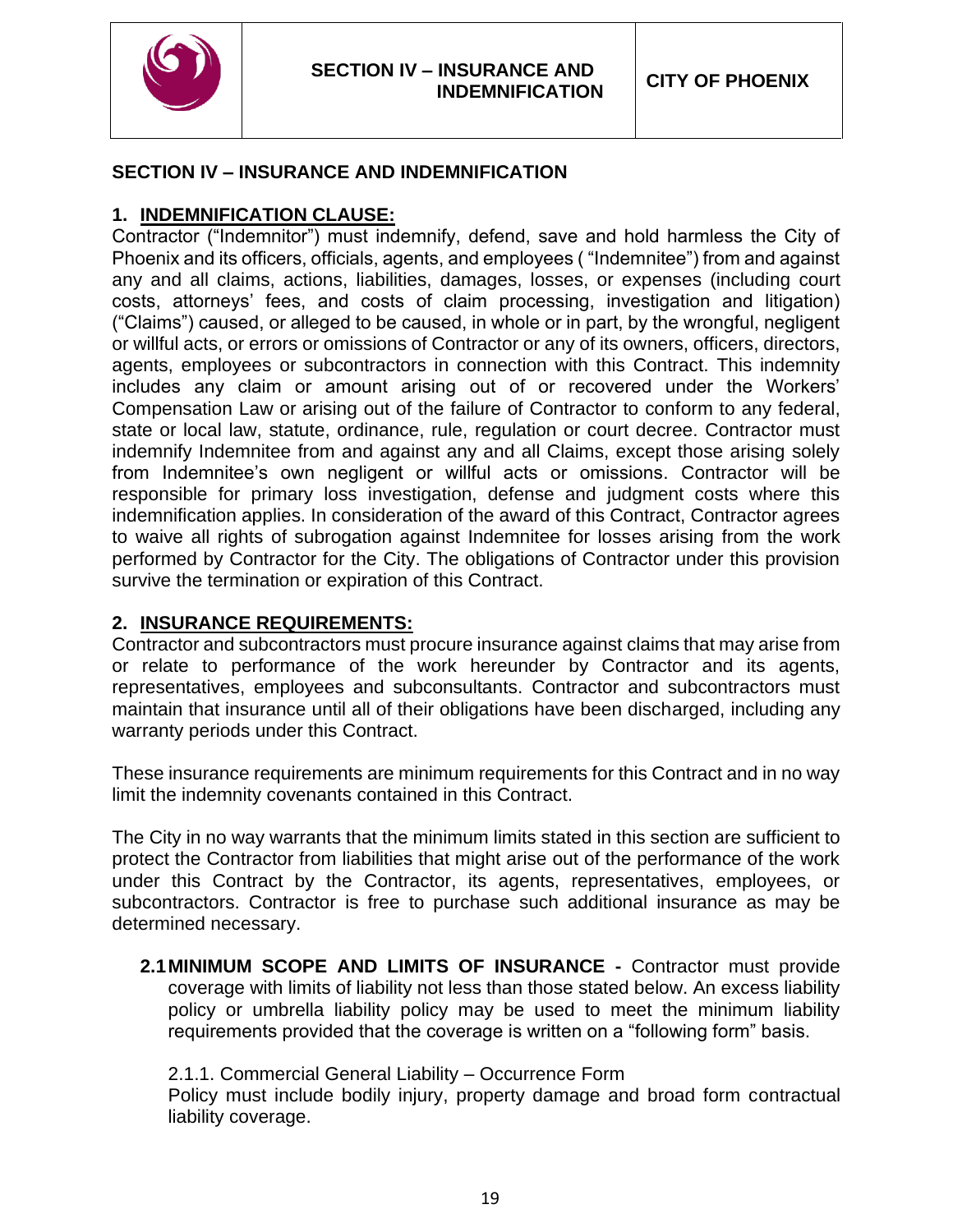

#### **SECTION IV – INSURANCE AND INDEMNIFICATION CITY OF PHOENIX**

General Aggregate  $$2,000,000$ Products – Completed Operations Aggregate \$1,000,000 Personal and Advertising Injury \$1,000,000 Each Occurrence  $$1,000,000$ 

•The policy must be endorsed to include coverage for sexual abuse and molestation.

The policy must be endorsed to include the following additional insured language:

"The City of Phoenix is named as an additional insured with respect to liability arising out of the activities performed by, or on behalf of the Contractor."

2.1.2. Fire Damage (Damage to Premises) ............\* \$100,000 The policy must be endorsed to include the following additional insured language: "The City of Phoenix is named as an additional insured with respect to liability arising out of the use and/or occupancy of the property subject to this Contract."

2.1.3. Property Insurance

- Replacement Value
- Coverage on building
- Property insurance must be written on an all risk, replacement cost coverage, including coverage for flood and earth movement.
- The City of Phoenix must be named as a: loss payee on property coverage.
- The City of Phoenix must be named as,a loss payee.

Policy must contain a waiver of subrogation against the City of Phoenix.

2.1.4. Automobile Liability

Bodily Injury and Property Damage coverage for any owned, hired, and non-owned vehicles used in the performance of this Contract.

Combined Single Limit (CSL) \$1,000,000

The policy must be endorsed to include the following additional insured language: "The City of Phoenix is named as an additional insured with respect to liability arising out of the activities performed by, or on behalf of the Contractor, including automobiles owned, leased, hired or borrowed by the Contractor."

| 2.1.5. Worker's Compensation and Employers' Liability |           |
|-------------------------------------------------------|-----------|
| <b>Workers' Compensation Statutory</b>                |           |
| Employers' Liability                                  |           |
| Each Accident                                         | \$100,000 |
| Disease - Each Employee                               | \$100,000 |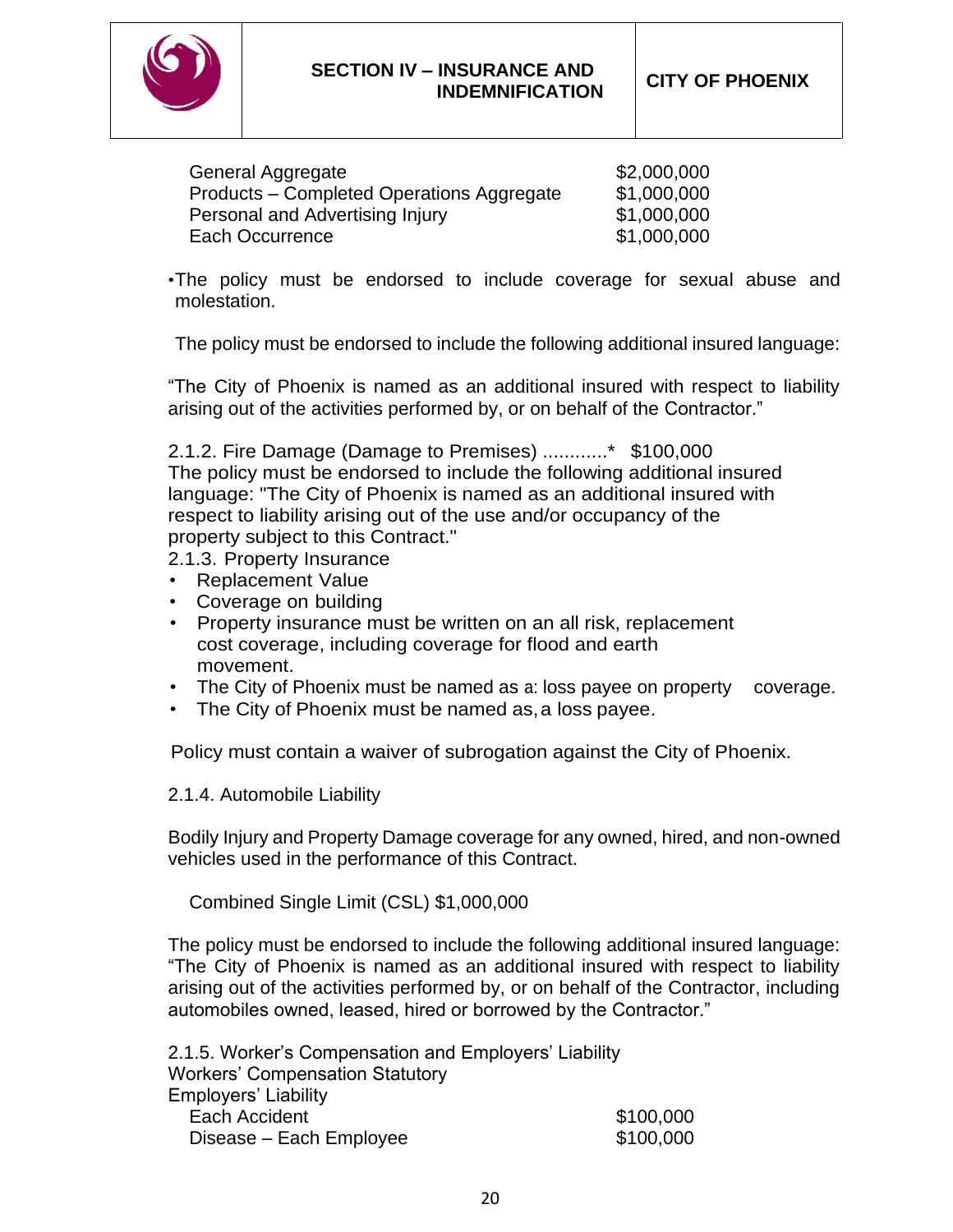

Disease – Policy Limit **\$500,000** 

**·** Policy must contain a waiver of subrogation against the City of Phoenix.

**·** This requirement does not apply when a contractor or subcontractor is exempt under A.R.S. §23-902(E), AND when such contractor or subcontractor executes the appropriate sole proprietor waiver form.

Policy must be maintained until whichever of the following must first occur: (1) final payment has been made; or, (2) until no person or entity, other than the City of Phoenix, has an insurable interest in the property required to be covered.

Policy must be endorsed such that the insurance must not be canceled or lapse because of any partial use or occupancy by the City.

Policy must contain a waiver of subrogation against the City of Phoenix. Contractor is responsible for the payment of all policy deductibles.

**3. ADDITIONAL INSURANCE REQUIREMENTS:** The policies must include, or be endorsed to include, the following provisions:

On insurance policies where the City of Phoenix is named as an additional insured, the City of Phoenix is an additional insured to the full limits of liability purchased by the Contractor even if those limits of liability are in excess of those required by this Contract.

The Contractor's insurance coverage must be primary insurance and non-contributory with respect to all other available sources.

With regard to general liability, the City of Phoenix is named as an additional insured for both products completed operations and premises operations.

- **4. NOTICE OF CANCELLATION:** For each insurance policy required by the insurance provisions of this Contract, the Contractor must provide to the City, within 2 business days of receipt, a notice if a policy is suspended, voided or cancelled for any reason. Such notice must be mailed, emailed, hand delivered or sent by facsimile transmission to **(City of Phoenix, Parks and Recreation Department Management Services Division 200 West Washington Phoenix, AZ 85003 16th Floor).**
- **5. ACCEPTABILITY OF INSURERS:** Insurance is to be placed with insurers duly licensed or authorized to do business in the state of Arizona and with an "A.M. Best" rating of not less than B+ VI. The City in no way warrants that the above-required minimum insurer rating is sufficient to protect the Contractor from potential insurer insolvency.
- **6. VERIFICATION OF COVERAGE:** Contractor must furnish the City with certificates of insurance (ACORD form or equivalent approved by the City) as required by this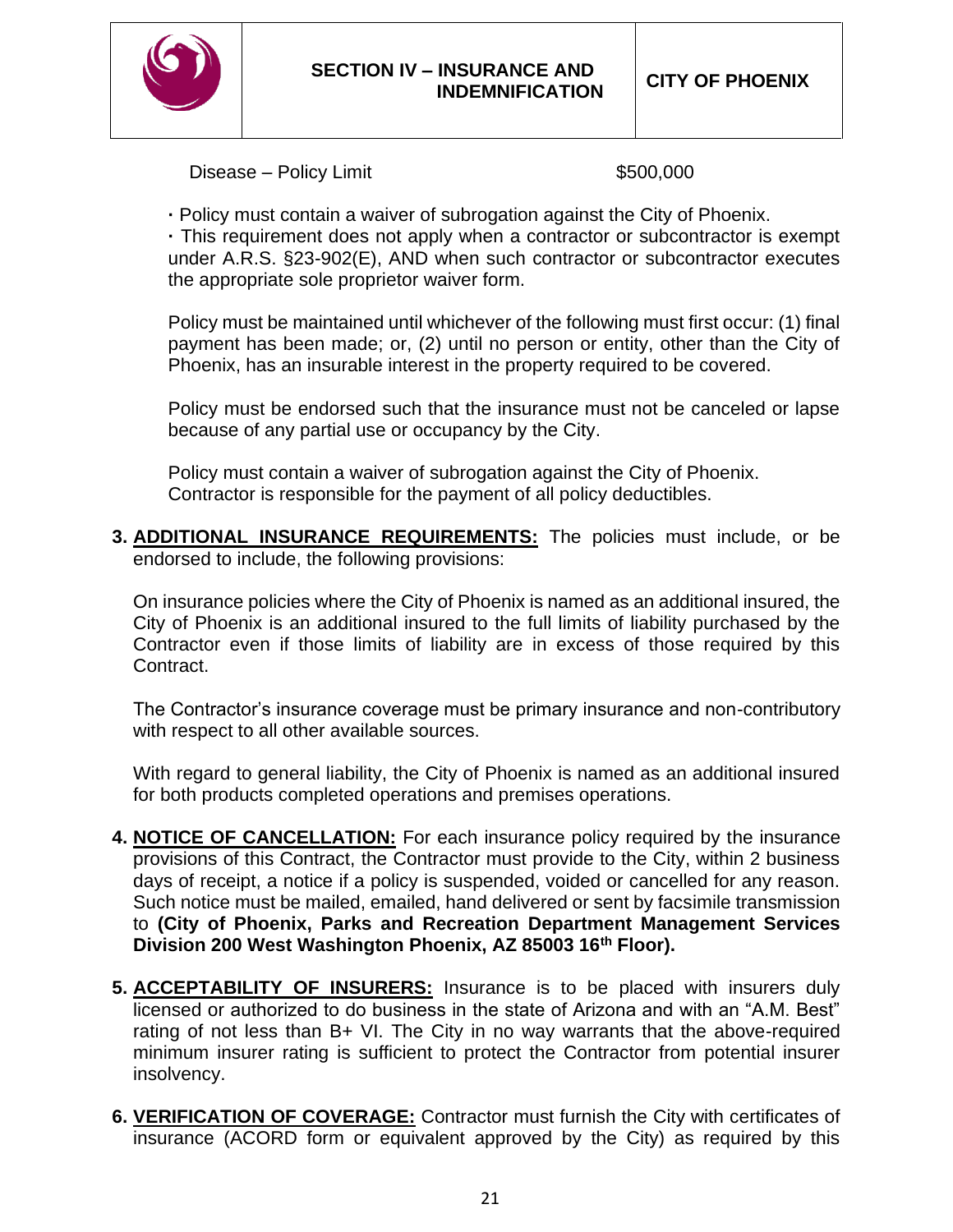

Contract. The certificates for each insurance policy are to be signed by a person authorized by that insurer to bind coverage on its behalf*.*

All certificates and any required endorsements are to be received and approved by the City before work commences. Each insurance policy required by this Contract must be in effect at or prior to commencement of work under this Contract and remain in effect for the duration of the project. Failure to maintain the insurance policies as required by this Contract or to provide evidence of renewal is a material breach of contract.

All certificates required by this Contract must be sent directly to **(City of Phoenix, Parks and Recreation Department Management Services Division 200 West Washington Phoenix, AZ 85003 16th Floor)**. The City project/contract number and project description must be noted on the certificate of insurance. The City reserves the right to require complete, certified copies of all insurance policies required by this Contract at any time**. DO NOT SEND CERTIFICATES OF INSURANCE TO THE CITY'S RISK MANAGEMENT DIVISION.**

- **7. SUBCONTRACTORS:** Contractors' certificate(s) must include all subcontractors as additional insureds under its policies **or** subcontractors must maintain separate insurance as determined by the Contractor, however, subcontractor's limits of liability must not be less than \$1,000,000 per occurrence/\$2,000,000 aggregate.
- **8. APPROVAL:** Any modification or variation from the insurance requirements in this Contract must be made by the Law Department, whose decision is final. Such action will not require a formal Contract amendment but may be made by administrative action.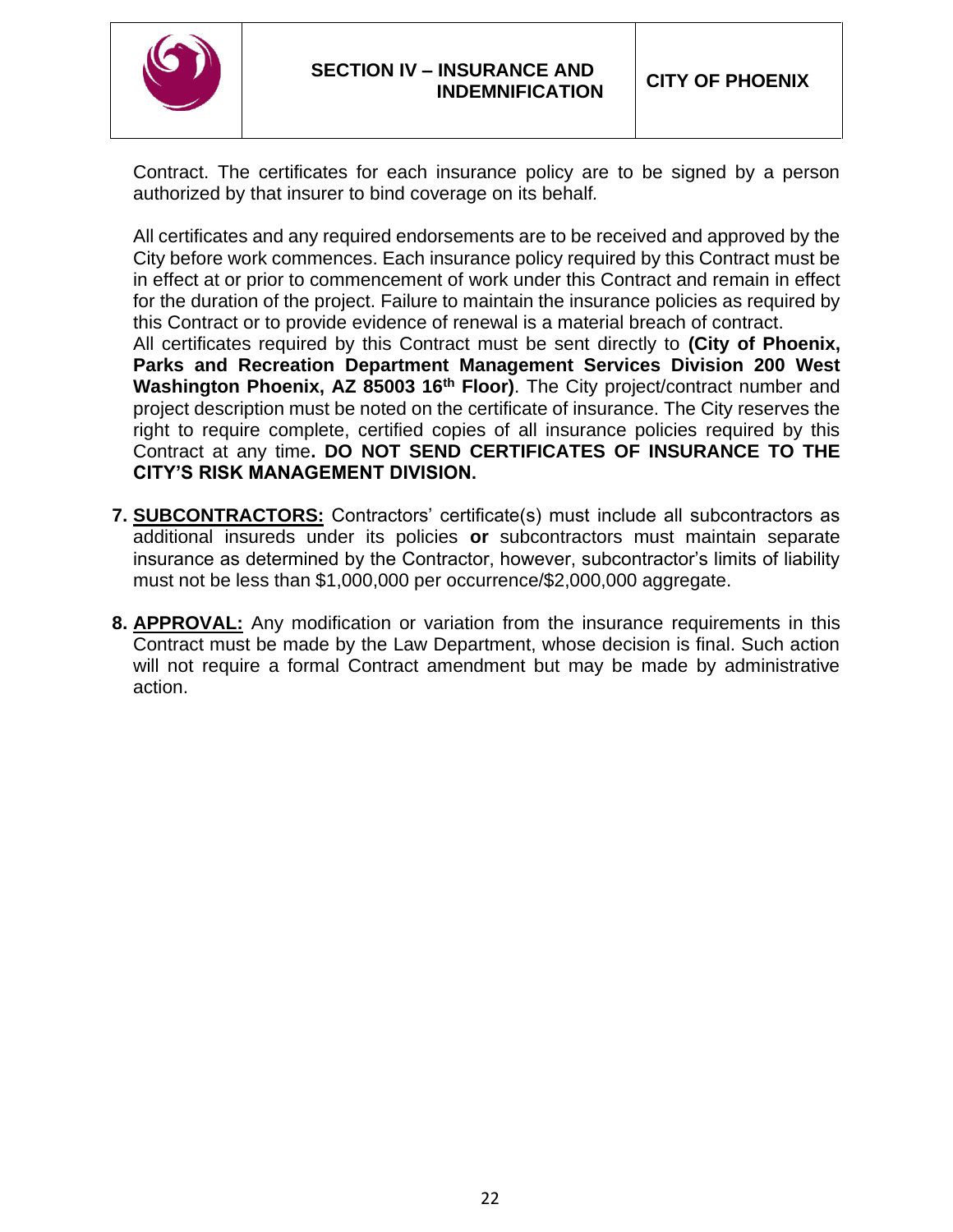

## <span id="page-22-0"></span>**SECTION V – SCOPE OF WORK**

## **1. SCOPE OF WORK**

The City of Phoenix, Parks and Recreation Department is seeking an experienced private or non-profit organization to enter into an Operating Agreement to operate and maintain a City-owned building at [7379 Forest Service Road 9032H, Happy Jack AZ 86024](https://goo.gl/maps/vYvNUYyxUwE2) (Camp Colley). The Operator will provide programming that will be of benefit to the community. The programming desired may include, but not be limited to recreation, fitness and education that stress the appreciation of nature, culture, environment and conservation. The term of this agreement will be for five (5) years.

The Operator will operate the camp from April to October each year and hire and train adequate personnel to operate Camp Colley within American Camping Association staff to participant ratios. The operator will be responsible for providing propane for the generators.

### **2. BACKGROUND**

Purchased by the City of Phoenix Parks and Recreation Department in 1999, Camp Colley is a 30-acre outdoor adventure camp nestled in pine forest on the Mogollon Rim about 148 miles north of Phoenix. At an elevation of 6,700 feet, the camp provides a welcome summer escape from searing Valley temperatures. Through the years, Camp Colley has provided wonderful outdoor experiences for thousands of children by teaching respect for the environment and highlighting the miracles of nature.

Since 2014, the City of Phoenix Parks and Recreation Department has worked in partnership with the Camp Colley Foundation (CCF) to provide camping opportunities for underserved children. The CCF works in cooperation with the City of Phoenix Parks and Recreation Department, as would the selected operator; and recognizes the formal governmental agreements with the USDA Forest Service, Coconino County and the State of Arizona.

Camp Colley was founded on the belief that every child should have a chance to experience nature in its purest form. For this reason, the camp is entirely off the grid and self-sustaining. Power is provided by solar power and a backup propane generator. Water is pumped from an onsite well, with an aquifer that organically filters wastewater and returns it back to the environment.

### **3. Evaluation Criteria**

In accordance with the Administrative Regulation 3.10, competitive sealed proposal awards shall be made to the responsible Offeror(s) whose Offer is determined in writing to be the most advantageous to the City based upon the evaluation criteria listed below. The evaluation factors are listed in the relative order of importance. All eligible, responsive, and responsible proposals will be evaluated based on the following criteria.

| A. Experience and Qualifications           | 0-400 Points   |
|--------------------------------------------|----------------|
| B.   Approach to Safety and Staff Training | $0-250$ Points |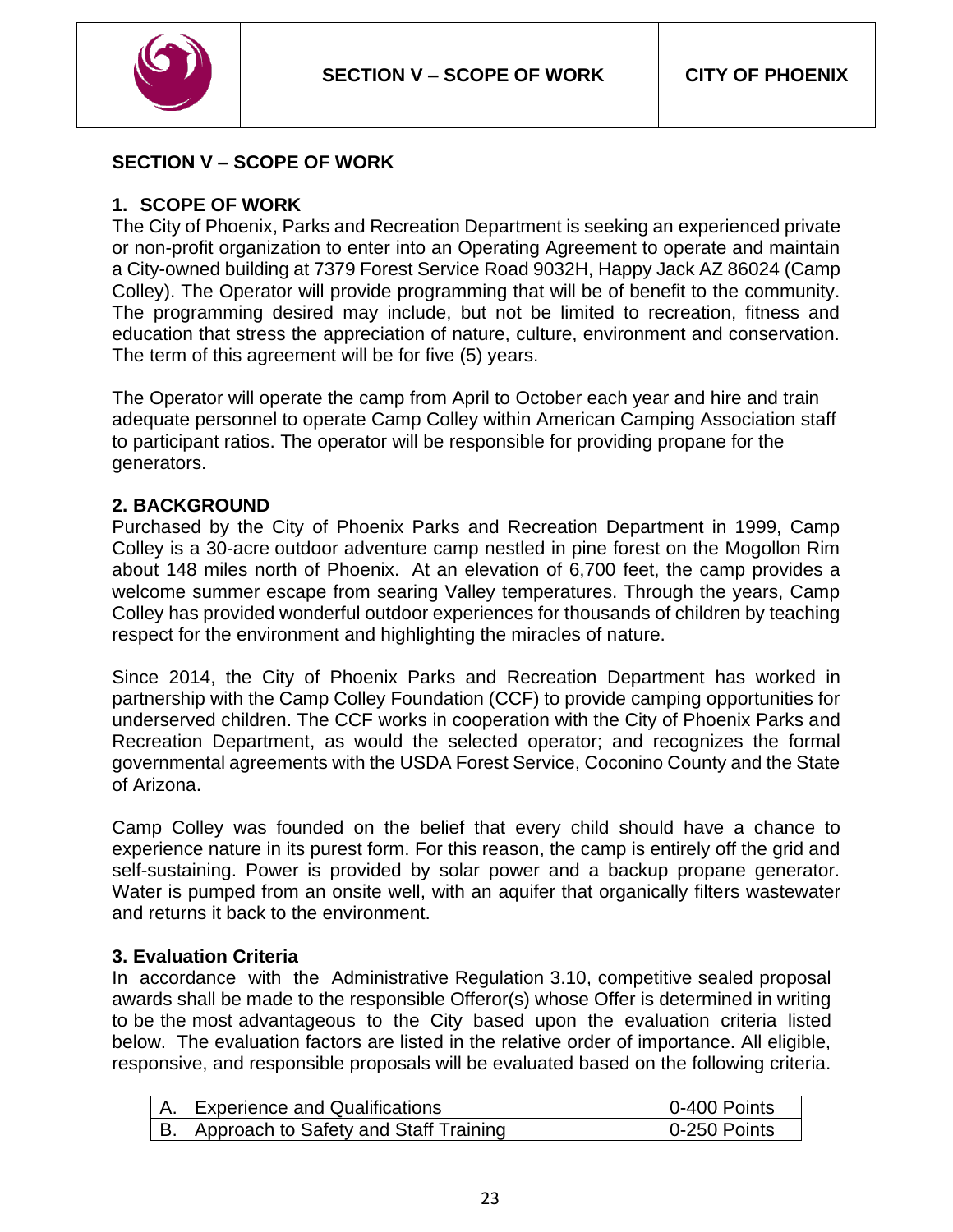

|              | C.   Benefit to the Community         | $\vert$ 0-250 Points |
|--------------|---------------------------------------|----------------------|
|              | D.   Financial Capacity and Longevity | 0-100 Points         |
| Total Points |                                       | 1000 Points          |

#### **Experience and Qualifications (0-400 points)**

Describe any previous experience with the operation of a similar camp facility or location. Describe any previous experience with programming and classes relative to the scope. Describe the programming and/or curriculum offered to meet the desired scope of this RFP, including frequency and program sizes.

#### **Approach to Safety and Staff Training (0 - 250 Points)**

Describe the approach and the methodologies to be used, including best practices and benchmarks, in the following areas:

Describe in detail your safety record in operating and maintaining a camp or similar facility for a minimum of five (5) years.

Describe steps that will be taken to ensure the safety of visitors to the children's, including providing a detailed description of safety precautions and staff training.

Approach to annual staff training in areas including, but not limited to, diversity and anti-harassment.

#### **Benefit to the Community (0-250 points)**

Describe the benefits that will accrue to the public as a result of this Agreement. Include the number of participants served and how the program will improve the lives of the participants. Include any quantitative measures available from other similar programs offered by the Operator.

#### **Financial Capacity and Longevity (0-100 points)**

Identify any sponsors, partners and their roles with the programs and the Facility. Include a 3-year profit/loss statement to prove financial capability to operating the camp. Describe the organization's financial capability and expertise to manage and operate the camp.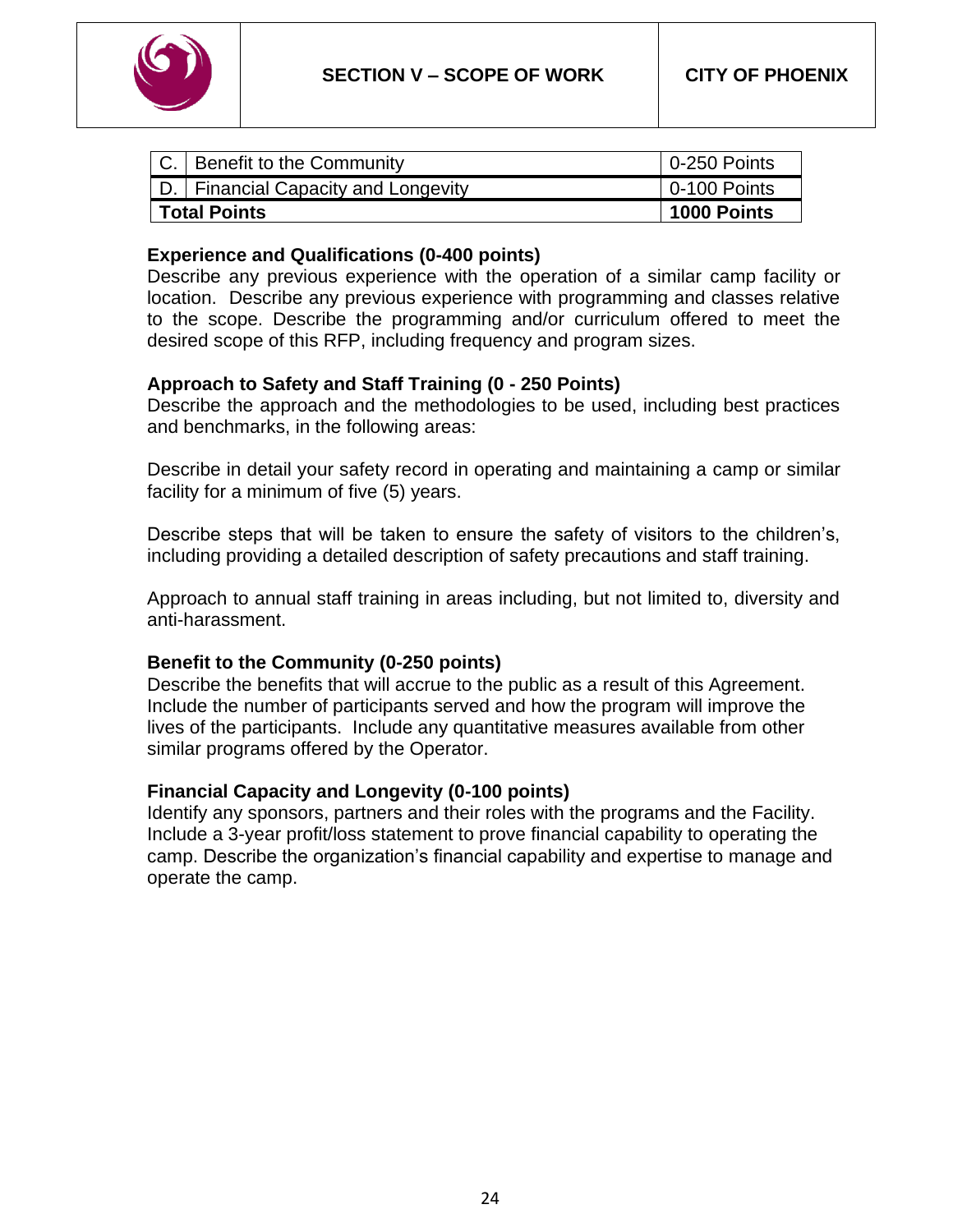

## **SECTION VI – SUBMITTALS**

- **1. COPIES:** Please submit:
	- **1. one (1) original (single sided)**,
	- **2. six (6) copies (double sided)**, and
	- **3. one (1) electronic copy (sent via email)** of the Submittal Section and **all other**  required documentation.

**Please submit only the Submittal Section, do not submit a copy of the entire solicitation document.** This offer will remain in effect for a period of one-hundred eighty (180) calendar days from the bid opening date and is irrevocable unless it is in the City's best interest to do so.

- **2. OFFER SUBMITTAL FORMAT:** The written offer must be signed by an individual authorized to bind Contractor and should provide the name, title, e-mail address and telephone number of individuals with authority to contractually bind the company and who may be contacted during the evaluation period. Offers should be:
	- 1. Typewritten for ease of evaluation;
	- 2. Submitted in a binder, preferably using double-sided copying **(except for the original)**;
	- 3. Signed by an authorized representative of the Contractor;
	- 4. Submitted with contact information for the individual(s) authorized to negotiate with the City;
	- 5. **Submitted with a table of contents and tabbed according to the following major sections:**
		- ➢ **Tab 1 Experience and Qualifications**
			- **Tab 2 Approach to Safety and Staff Training**
		- ➢ **Tab 3 Benefit to the Community**
		- ➢ **Tab 4 Financial Capacity and Longevity**
		- ➢ **Tab 5 Submittal Section (all documents must be signed)**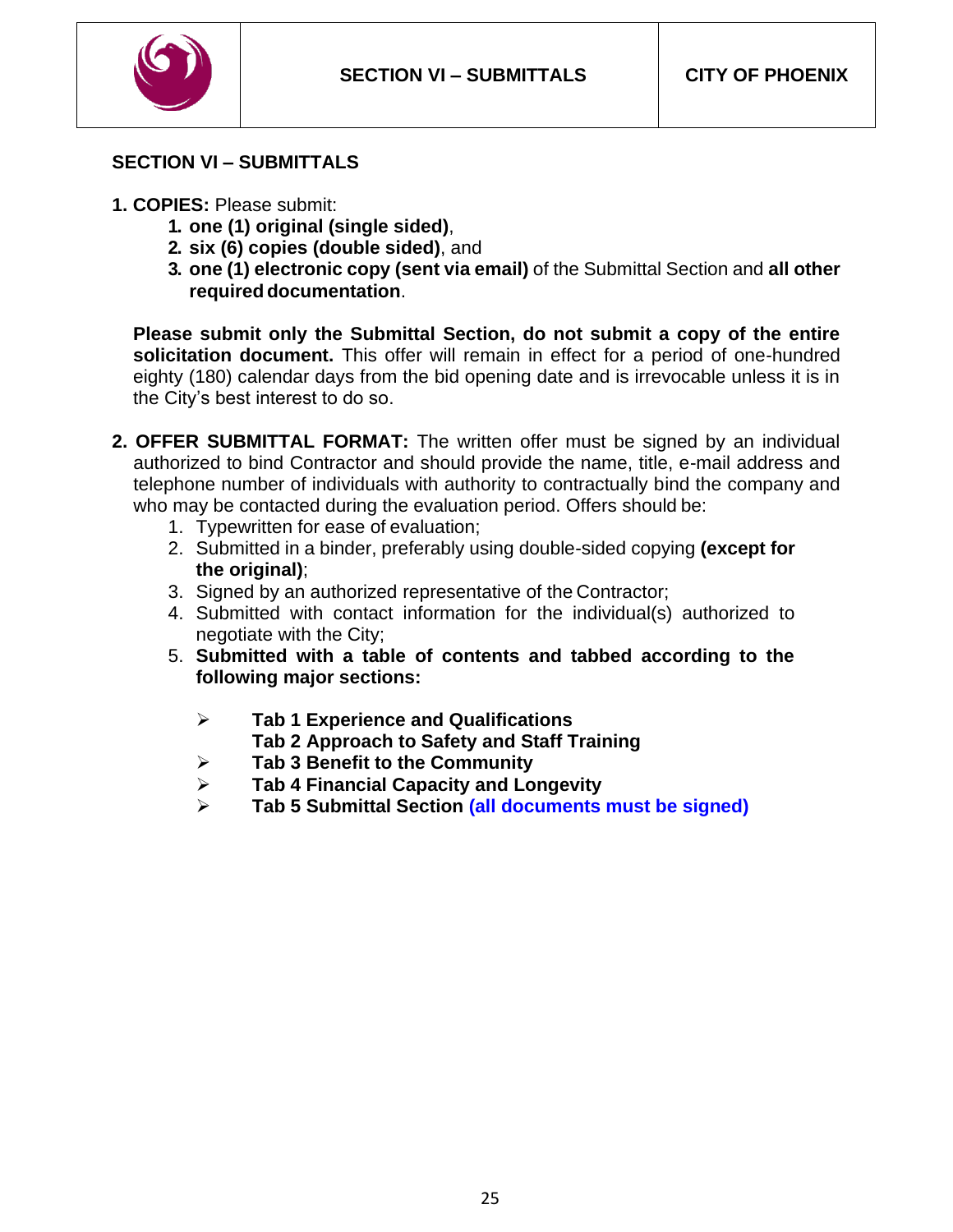

## **3. EMERGENCY 24-HOUR SERVICE CONTACT:**

Name: \_\_\_\_\_\_\_\_\_\_\_\_\_\_\_\_\_\_\_\_\_\_\_\_\_\_\_\_\_\_\_\_\_\_\_\_\_

Telephone Number: \_\_\_\_\_\_\_\_\_\_\_\_\_\_\_\_\_\_\_\_\_\_\_\_\_\_\_

Alternate Contact: **Alternate** Contact:

Telephone Number: \_\_\_\_\_\_\_\_\_\_\_\_\_\_\_\_\_\_\_\_\_\_\_\_\_\_\_

## **4. REFERENCES:**

Contractor shall furnish the names, addresses, and telephone numbers of no more than three (3) firms or government organizations for which the Contractor is currently furnishing or has furnished camp programing and operation for a period no less than five (5) years.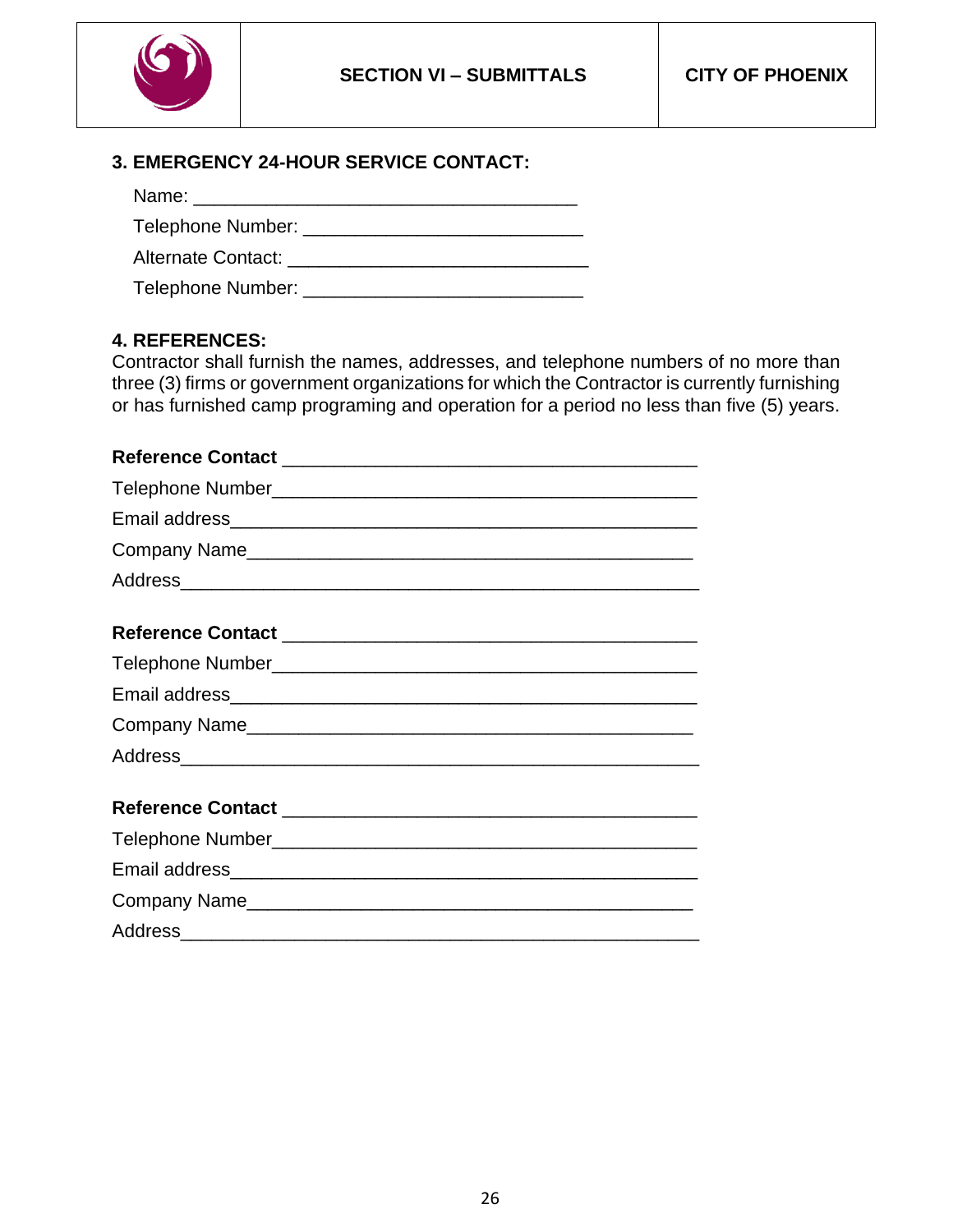

\_\_ \_\_\_\_\_

## **OFFER**

**TO THE CITY OF PHOENIX -** The Undersigned hereby offers and agrees to furnish the material and or service(s) in compliance with all terms, conditions, specifications, and addenda issued as a result of solicitation and any written exceptions in the offer.

Arizona Sales Tax No. Use Tax No. for Out-of State Suppliers City of Phoenix Sales Tax No. Arizona Corporation Commission File No.

Taxpayer's Federal Identification No.: If recommended for contract award, Bidder agrees to provide its federal taxpayer identification number or as applicable its social security number to the City of Phoenix for the purposes of reporting to appropriate taxing authorities, monies paid by the City of Phoenix under the awarded contract. If the Bidder provides its social security number, the City will only share this number with appropriate state and federal officials. This submission is mandatory under 26 U.S.C. § 6041A.

Enter City's Registration System ID Number Located at City's eProcurement website (see SECTION I – INSTRUCTIONS - CITY'S REGISTRATION)

Offeror has read, understands, and will fully and faithfully comply with this solicitation, its attachments and any referenced documents. Offeror certifies that the prices offered were independently developed without consultation with any other Offeror or potential Offerors.

| Authorized Signature            | Date                          |
|---------------------------------|-------------------------------|
|                                 |                               |
| Verify Name and type of company | <b>Printed Name and Title</b> |
| (LLC, Inc., Sole Proprietor)    | (Member, Manager, President)  |
|                                 |                               |
| <b>Address</b>                  |                               |
| City, State and Zip Code        |                               |
| <b>Telephone Number</b>         |                               |
| Company's Fax Number            |                               |
| Company's Toll Free #           |                               |
| <b>Email Address</b>            |                               |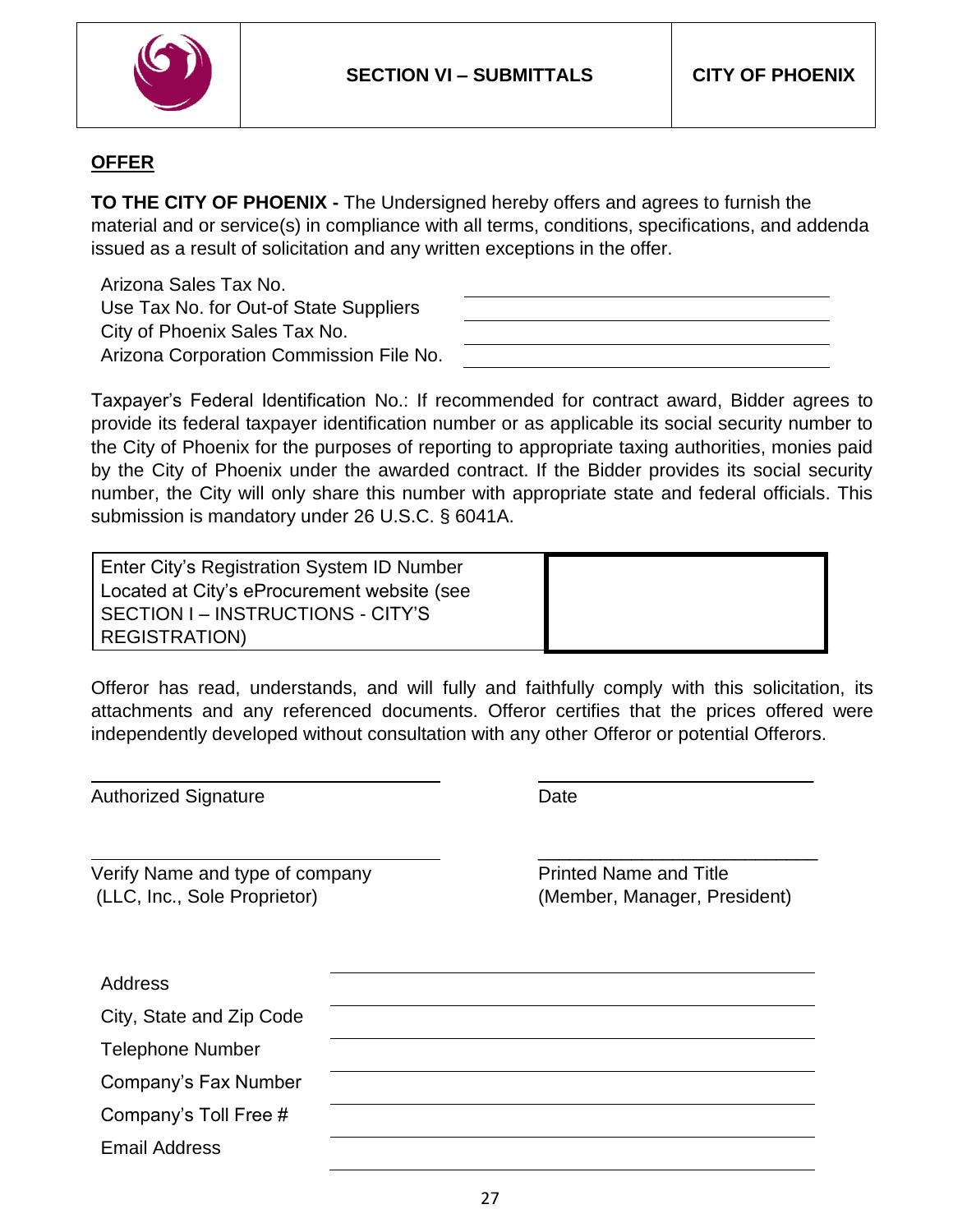

## **ACCEPTANCE OF OFFER**

The Offer is hereby accepted.

The Contractor is now bound to sell the material(s) or service(s) listed by the attached contract and based upon the solicitation, including all terms, conditions, specifications, amendments, etc. and the Contractor's Offer as accepted by the City.

This contract shall henceforth be referred to as Contract No. The Contractor has been cautioned not to commence any billable work or provide any material or service under this contract until Contractor receives purchase order, or contract documentation.

#### **CITY OF PHOENIX**

A Municipal Corporation Ed Zuercher, City Manager

\_\_\_\_\_\_\_\_\_\_\_\_\_\_\_\_\_\_\_\_\_\_\_\_\_\_\_\_\_\_\_\_\_ Awarded this \_\_\_\_\_day of \_\_\_\_\_\_\_\_\_\_\_\_\_\_\_\_2020

Director or delegate, Department

\_\_\_\_\_\_\_\_\_\_\_\_\_\_\_\_\_\_\_\_\_\_\_\_\_\_\_\_\_\_\_\_\_\_ City Clerk

Approved as to form this 19<sup>th</sup> day of January 2017. This document has been approved as to form by the City Attorney and is on file with the City Clerk. It need not be submitted to the City Attorney for approval unless the form document is altered.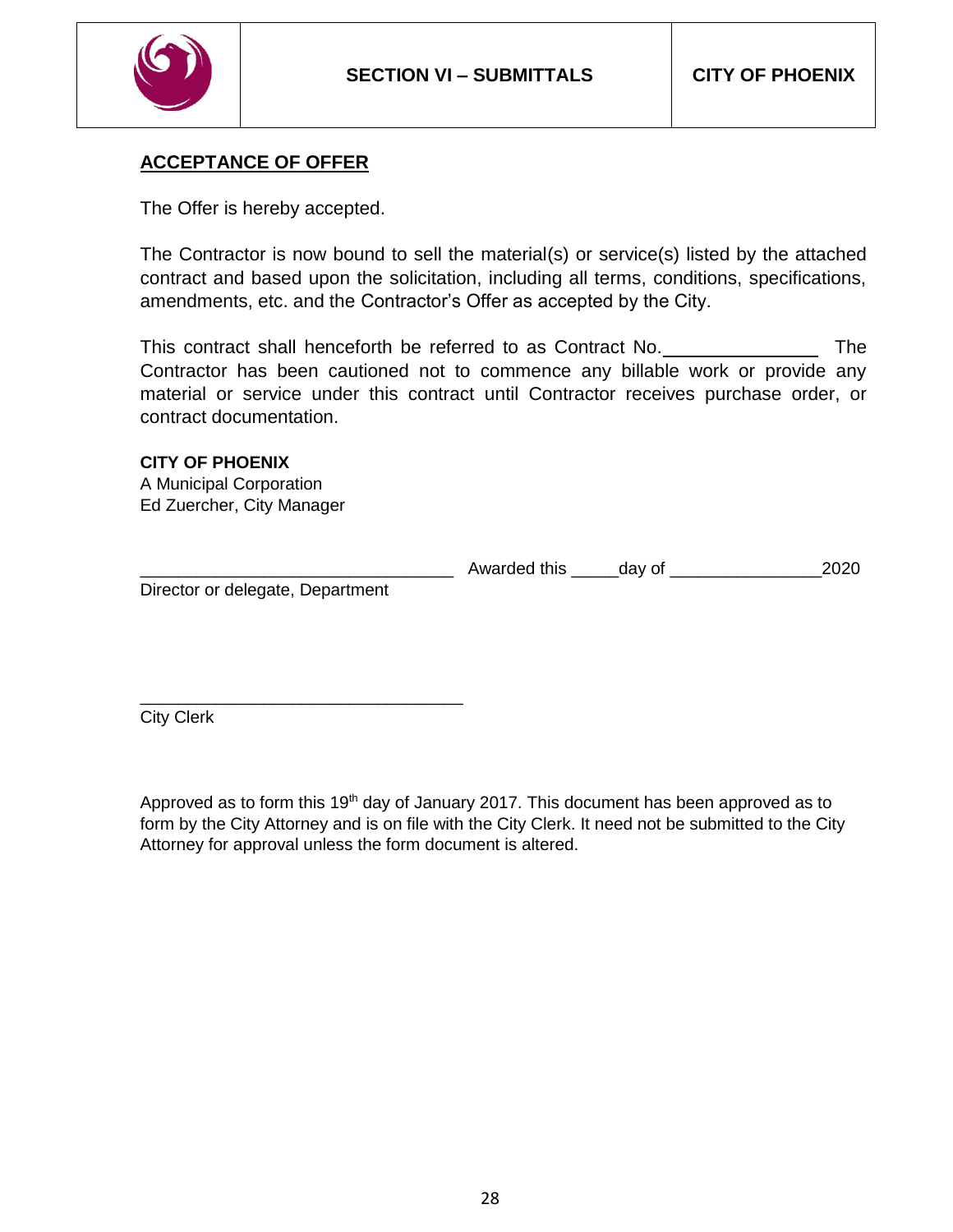

| This form must be signed and submitted to the City and all questions must be answered (or N/A) or<br>your Offer may be considered non-responsive. |                                                                                                                                                                                               |    |      |                                                                                                        |
|---------------------------------------------------------------------------------------------------------------------------------------------------|-----------------------------------------------------------------------------------------------------------------------------------------------------------------------------------------------|----|------|--------------------------------------------------------------------------------------------------------|
|                                                                                                                                                   | 1. Name of person submitting this disclosure form.                                                                                                                                            |    |      |                                                                                                        |
|                                                                                                                                                   |                                                                                                                                                                                               |    |      |                                                                                                        |
|                                                                                                                                                   | First                                                                                                                                                                                         | MI | Last | <b>Suffix</b>                                                                                          |
| 2.                                                                                                                                                | <b>Contract Information</b>                                                                                                                                                                   |    |      |                                                                                                        |
|                                                                                                                                                   | Solicitation # or Name:                                                                                                                                                                       |    |      |                                                                                                        |
| 3.                                                                                                                                                | Name of individual(s) or entity(ies) seeking a contract with the City (i.e. parties to the Contract)                                                                                          |    |      |                                                                                                        |
|                                                                                                                                                   |                                                                                                                                                                                               |    |      |                                                                                                        |
| 4.                                                                                                                                                | subsidiaries of the individual or entity listed in Question 3. Please include all Board members,<br>executive committee members and officers for each entry. If not applicable, indicate N/A. |    |      | List any individuals(s) or entity(ies) that are owners, partners, parent, sublessees, joint venture or |
|                                                                                                                                                   |                                                                                                                                                                                               |    |      |                                                                                                        |
| 5.                                                                                                                                                | List any individuals or entities that will be subcontractors on this contract or indicate N/A.                                                                                                |    |      |                                                                                                        |
|                                                                                                                                                   | Subcontractors may be retained, but not known as of the time of this submission.<br>$\Box$<br>List of subcontracts, including the name of the owner(s) and business name:                     |    |      |                                                                                                        |
| 6.                                                                                                                                                | to assist in the proposal or seeking the resulting contract. If none, indicate N/A.                                                                                                           |    |      | List any attorney, lobbyist, or consultant retained by any individuals listed in Questions 3, 4, or 5  |
| 7.                                                                                                                                                | Disclosure of conflict of interest:                                                                                                                                                           |    |      |                                                                                                        |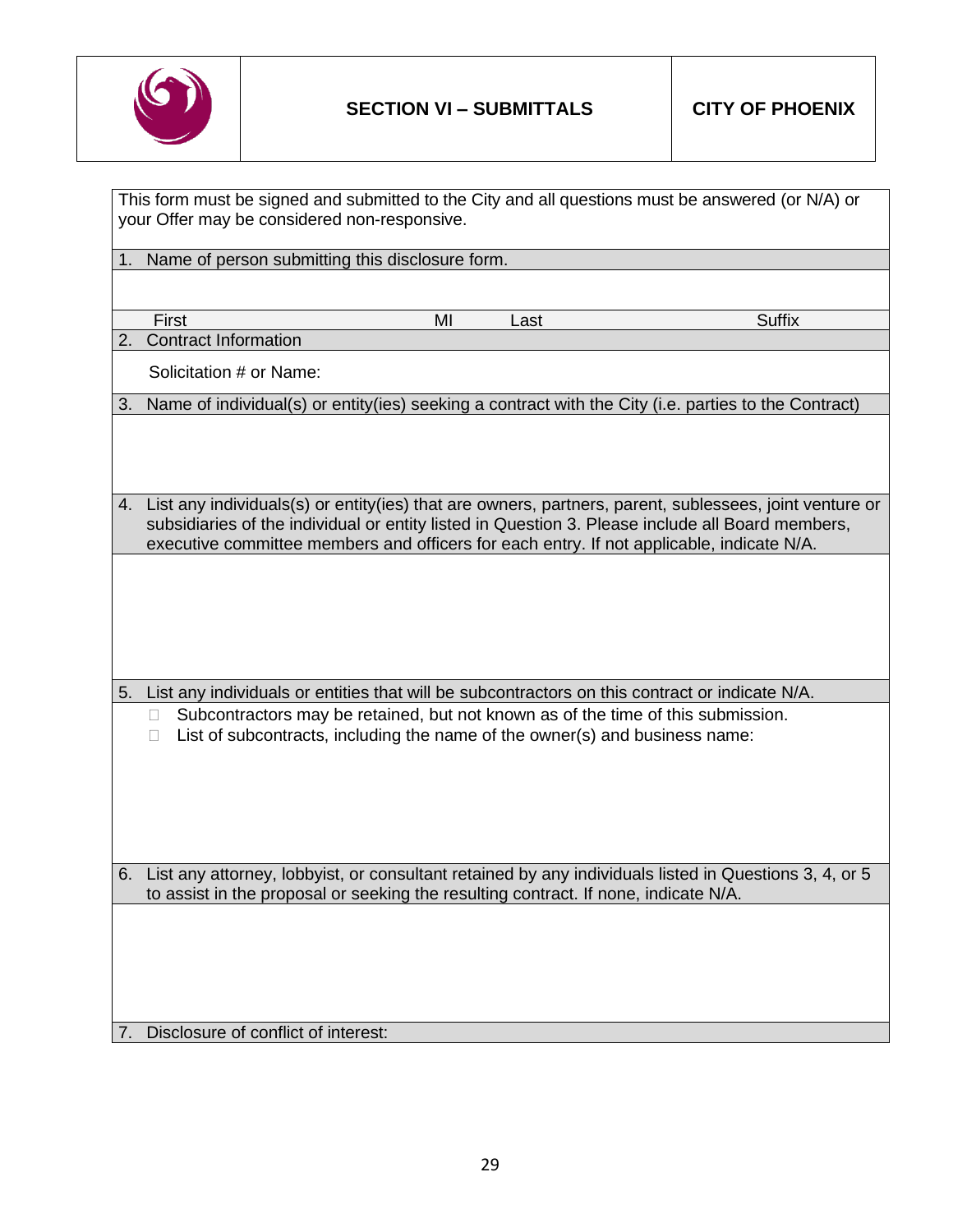

Are you aware of any fact(s) with regard to this solicitation or resulting contract that would raise a "conflict of interest" issue under City Code Section 43-34?

"An elected City official or a City employee shall not represent any person or business for compensation before the City regarding any part of a procurement, including any resulting contract, if during the time the elected official is or was in office or the employee is or was employed by the City such elected official or employee played a material or significant role in the development of the solicitation, any other part of the procurement, or the contract award."

□ I am not aware of any conflict(s) of interest under City Code Section 43-34.

 $\Box$  I am aware of the following potential or actual conflict(s) of interest:

#### 8. Notice Regarding Prohibited Interest in Contracts

State law and the Phoenix City Charter and Code prohibit public officers or employees, their close relatives, and any businesses they, or their relatives, own from (1) representing before the City any person or business for compensation, (2) doing business with the City by any means other than through a formal procurement, and (3) doing business with the City without disclosing that the person has an interest in the contract. This prohibition extends to subcontracts on City contracts and also applies to parent, subsidiary, or partner businesses owned by a public officer or employee. See A.R.S. Sections 38-501 through 38-511, for more information (City Charter, Chapter 11, applies the state conflict-of-interest law to City employees).

Please note that any contract in place at the time a person becomes a public officer or employee may remain in effect. But the contract may not be amended, extended, modified, or changed in any manner during the officer's or employee's city service without following city administrative regulations.

Are you aware of any fact(s) with regard to this contract that would raise a "conflict of interest" issue under A.R.S. Sections 38-501 through 38-511. (See Arizona Revised Statutes regarding conflict of interest at [www.azleg.gov\)](http://www.azleg.gov/).

I am not aware of any conflict(s) of interest under Arizona Revised Statutes Sections 38-501 through 38-511.

I am aware of the following conflict(s) of interest:

9. Acknowledgements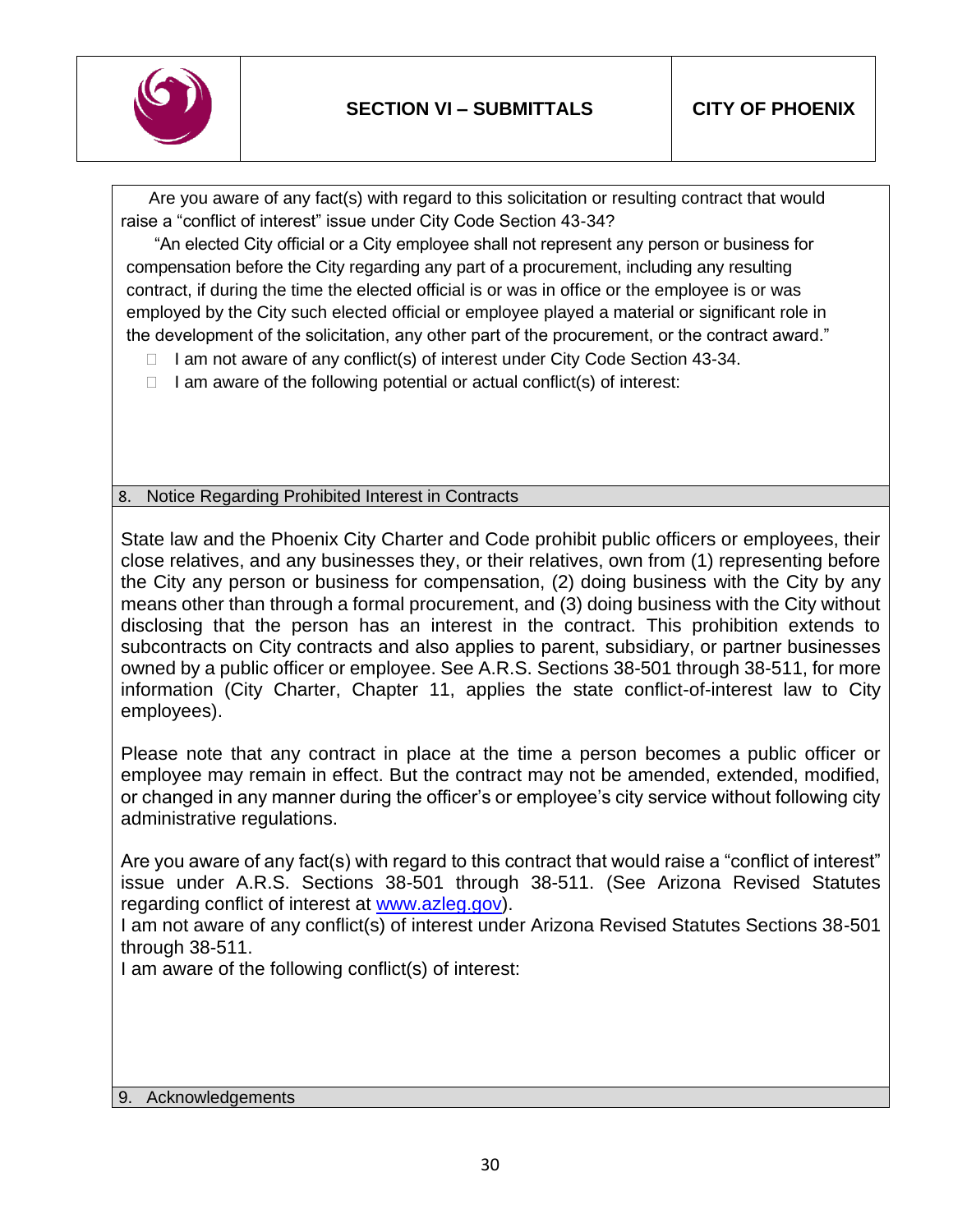

Solicitation Transparency Policy – No Contact with City Officials or Staff During Evaluation

- I understand that a person or entity who seeks or applies for a city contract, or any other person acting on behalf of that person or entity, is prohibited from contacting city officials and employees regarding the contract after a solicitation has been posted.
- □ This "no-contact" provision only concludes when the contract is awarded at a City Council meeting. If contact is required with City official or employees, the contact will take place in accordance with procedures by the City. Violation of this prohibited contacts provision, set out in City Code Sections 2-190.4 and 43-36, by respondents, or their agents, will lead to **disqualification.**

10. Fraud Prevention and Reporting Policy

 $\Box$  I acknowledge that the City has a fraud prevention and reporting policy and takes fraud seriously. I will report fraud, suspicion of fraud, or any other inappropriate action to: telephone no. 602-261-8999 or 602-534-5500 (TDD); or [aud.integrity.line@phoenix.gov.](mailto:aud.integrity.line@phoenix.gov)

The purpose of the fraud policy is to maintain the City's high ethical standards. The policy includes a way for our business partners to report wrongdoing or bad behavior. Suspected fraud should be reported immediately to the Phoenix Integrity Line. The City has adopted a zero-tolerance policy regarding fraud.

OATH

I affirm that the statements contained in this form, including any attachments, to the best of my knowledge and belief are true, correct, and complete.

Should any of the answers to the above questions change during the course of the contract, particularly as it relates to any changes in ownership, applicant agrees to update this form with the new information within 30 days of such changes. Failure to do so may be deemed a breach of contract.

PRINT NAME TITLE TO A RESERVE THE RESERVE TITLE TITLE TO A RESERVE THE RESERVE TITLE

SIGNATURE DATE DATE

COMPANY (CORPORATION, LLC, ETC.) NAME and DBA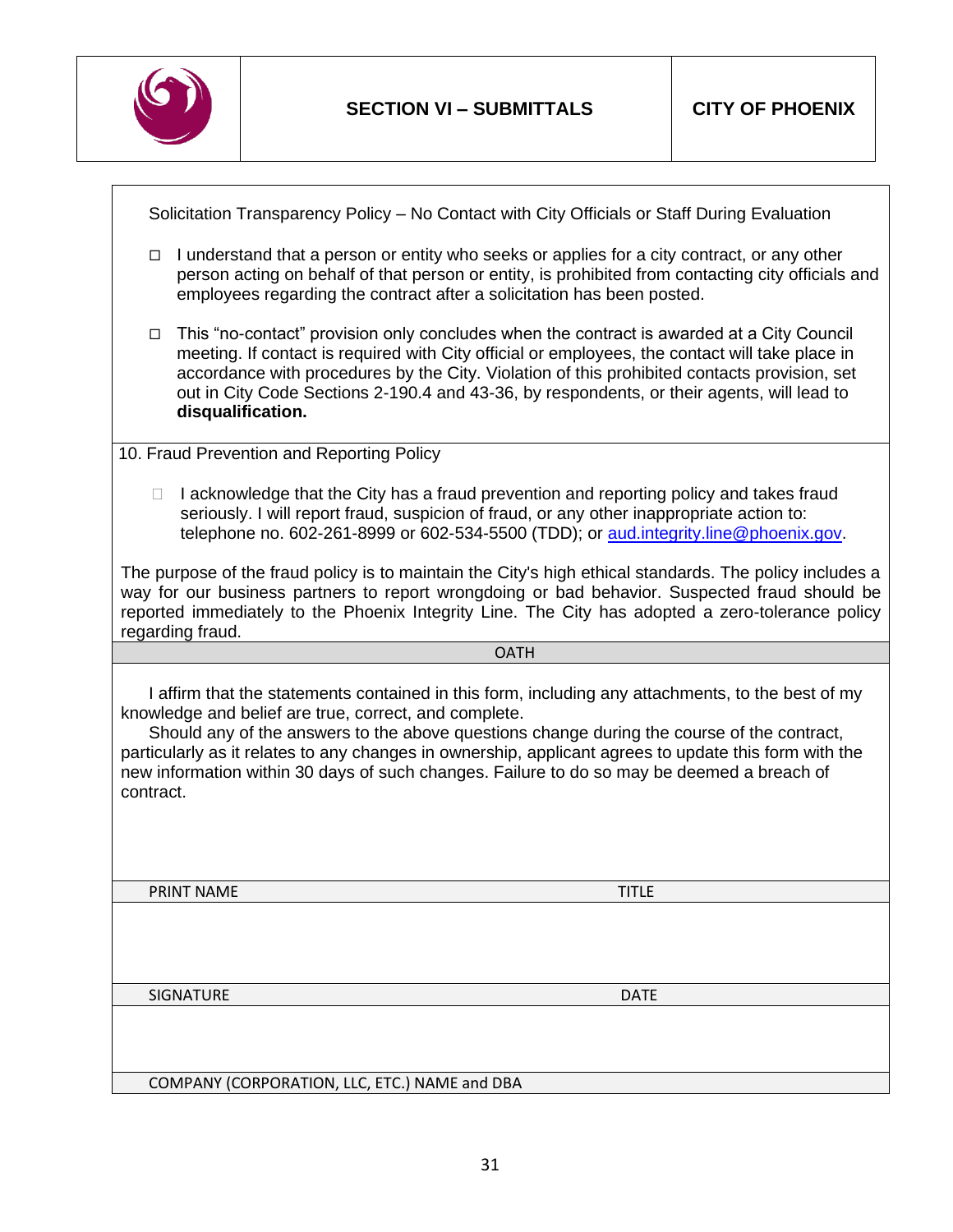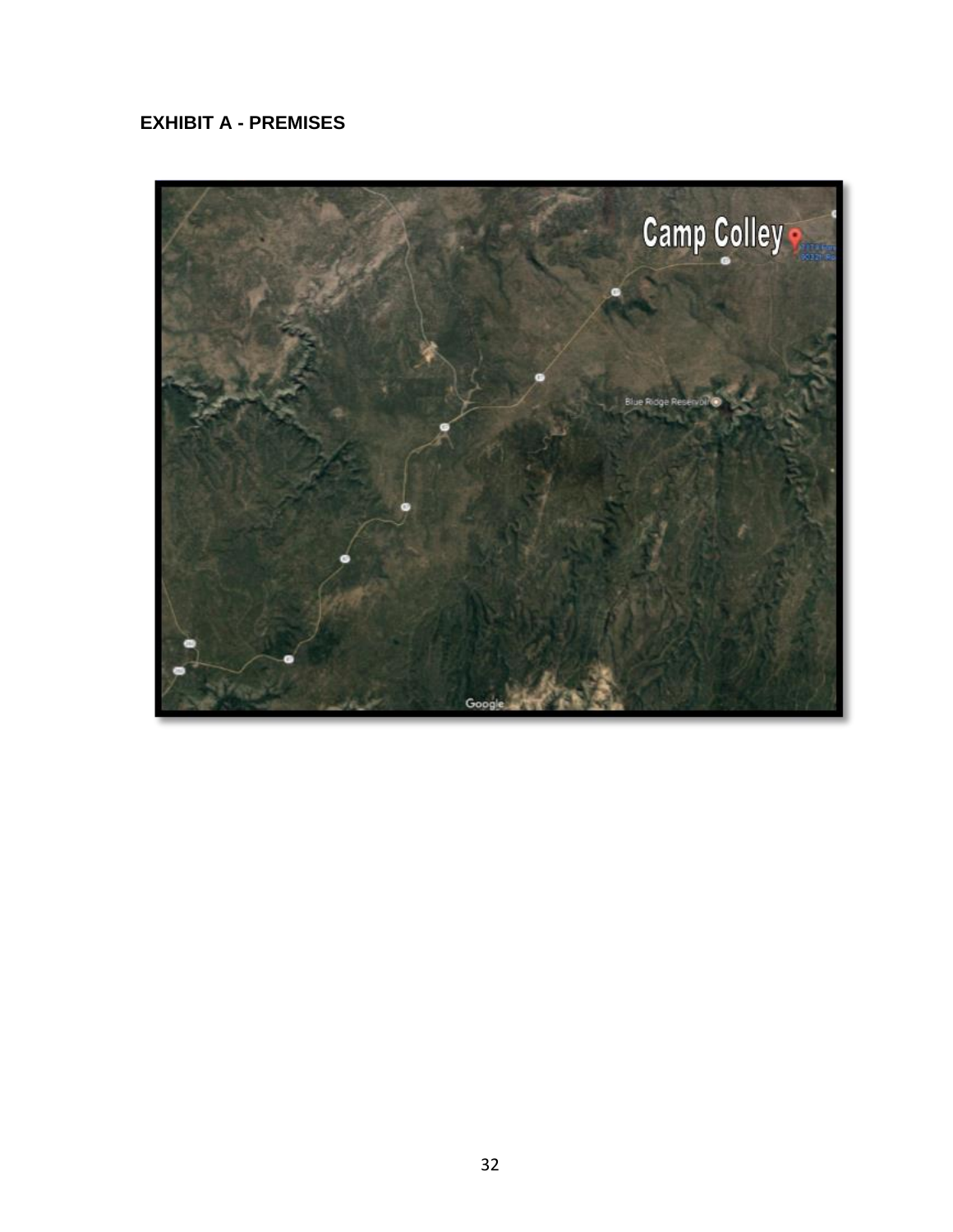